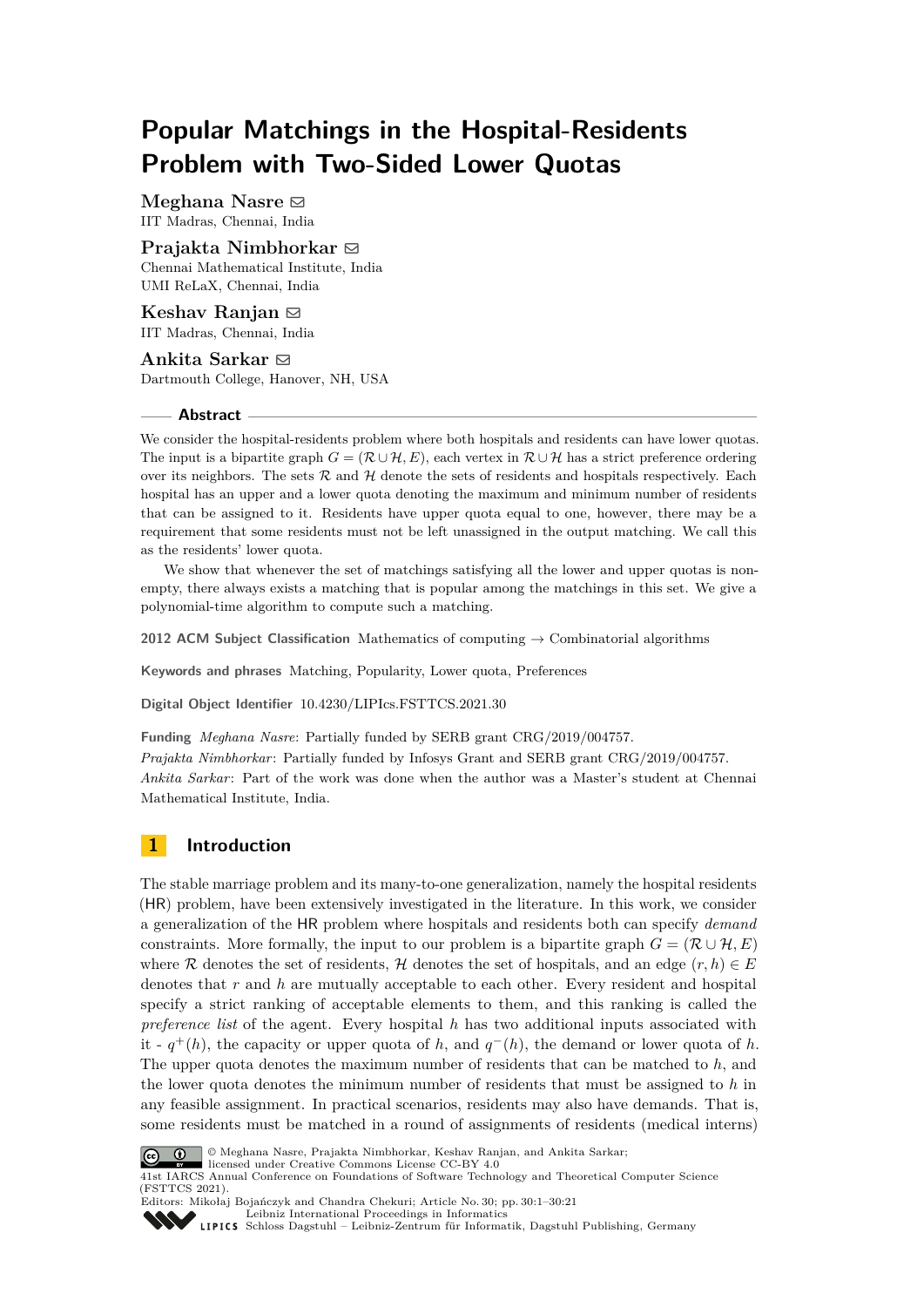#### **30:2 HR with Two-Sided Lower Quotas**

to hospitals. We model this by allowing residents to specify an integral lower quota as a part of the input. Thus, associated with every resident  $r \in \mathcal{R}$  we have  $q^-(r) \in \{0,1\}$  and  $q^+(r) = 1$ . We denote this as the **HR2LQ** problem. When all residents have lower quota zero, it is denoted as the HRLQ problem, which is well investigated in the literature. A matching *M* in *G* is a subset of the edge set *E*. Our goal for the HR2LQ problem is to compute a *feasible* matching that is *optimal* with respect to the preferences specified by the agents.

▶ **Definition 1** (Feasible matching). *A* feasible matching *M* in  $G = (\mathcal{R} \cup \mathcal{H}, E)$  is a subset of *E* such that  $q^-(v) \leq |M(v)| \leq q^+(v)$  for each  $v \in \mathcal{R} \cup \mathcal{H}$ , where  $M(v)$  is the set of neighbours *of v assigned to v in M.*

Before we discuss the notion of optimality, we outline the challenges that lower quotas pose in the HRLQ problem, a special case of the HR2LQ problem. In the presence of two-sided preferences but no lower quotas, *stability* is a well-accepted notion of optimality. Stable matchings are characterized by the absence of a blocking pair.

▶ **Definition 2** (Blocking pair). *Given a matching*  $M$ , a pair  $(r, h) \in E \setminus M$  *is called a* blocking pair *with respect to M if either r is unmatched or r prefers h over its matched partner*  $M(r)$  *and either h is under-subscribed*  $|M(h)| < q^+(h)$  *or h prefers r over at least one of the residents matched to it, that is, some resident in*  $M(h)$ . A matching M is stable *if there is no blocking pair with respect to M.*

A stable matching always exists; however, a stable *and* feasible matching need not exist in the presence of lower quotas for even the hospitals alone (HRLQ problem). Nasre and Nimbhorkar [\[20\]](#page-16-0) used an alternate notion of optimality, namely *popularity* to circumvent the problem. Informally, a matching is *popular* if no *majority* of agents wish to deviate from the matching. In [\[20\]](#page-16-0), the authors show that for every instance of the HRLQ problem, there exists a feasible matching that is *popular* amongst the set of feasible matchings, and such matching can be computed efficiently. In our work, we show that in the presence of lower quotas on both sides of the bipartition, that is, in the HR2LQ setting, a matching that is popular amongst the set of feasible matchings exists, and it can be efficiently computed.

The setting consisting of two-sided preferences and lower quotas has received a lot of attention, e.g. Huang [\[9\]](#page-16-1) investigate it for stable matchings where there are classifications along with lower quotas. Fleiner and Kamiyama [\[6\]](#page-16-2) consider stable matchings with matroid constraints and lower quotas. Mnich and Schlotter [\[19\]](#page-16-3) investigate lower quotas on both sides in the restricted stable marriage setting (one-to-one). Popularity in the HR2LQ setting has not been investigated so far. The HR2LQ problem is well motivated by several practical applications. Hospital lower quotas are important for the smooth functioning of hospitals. Similarly, some residents may have to be matched because of their economic backgrounds or because they are unallocated from the previous year. Another setting where HR2LQ arise is the allocation of mentors to students. The mentors need a group of students to carry out discussion sessions, whereas it may be required that the students whose CGPA falls below a certain threshold must get a mentor. Another application of HR2LQ is in elective allocation. While allotting electives to students, it is natural to have a lower quota on electives denoting the minimum number of students required for the elective to be offered, and the students who are in their final semester must be assigned an elective.

**Notion of popularity.** The notion of popularity used here is the same as in [\[20\]](#page-16-0). It is based on votes cast by each vertex to compare two given matchings *M* and *N*. A resident *r* votes for *M* if *r* prefers  $M(r)$  over  $N(r)$ , and vice versa. If  $M(r) = N(r)$  then *r* is indifferent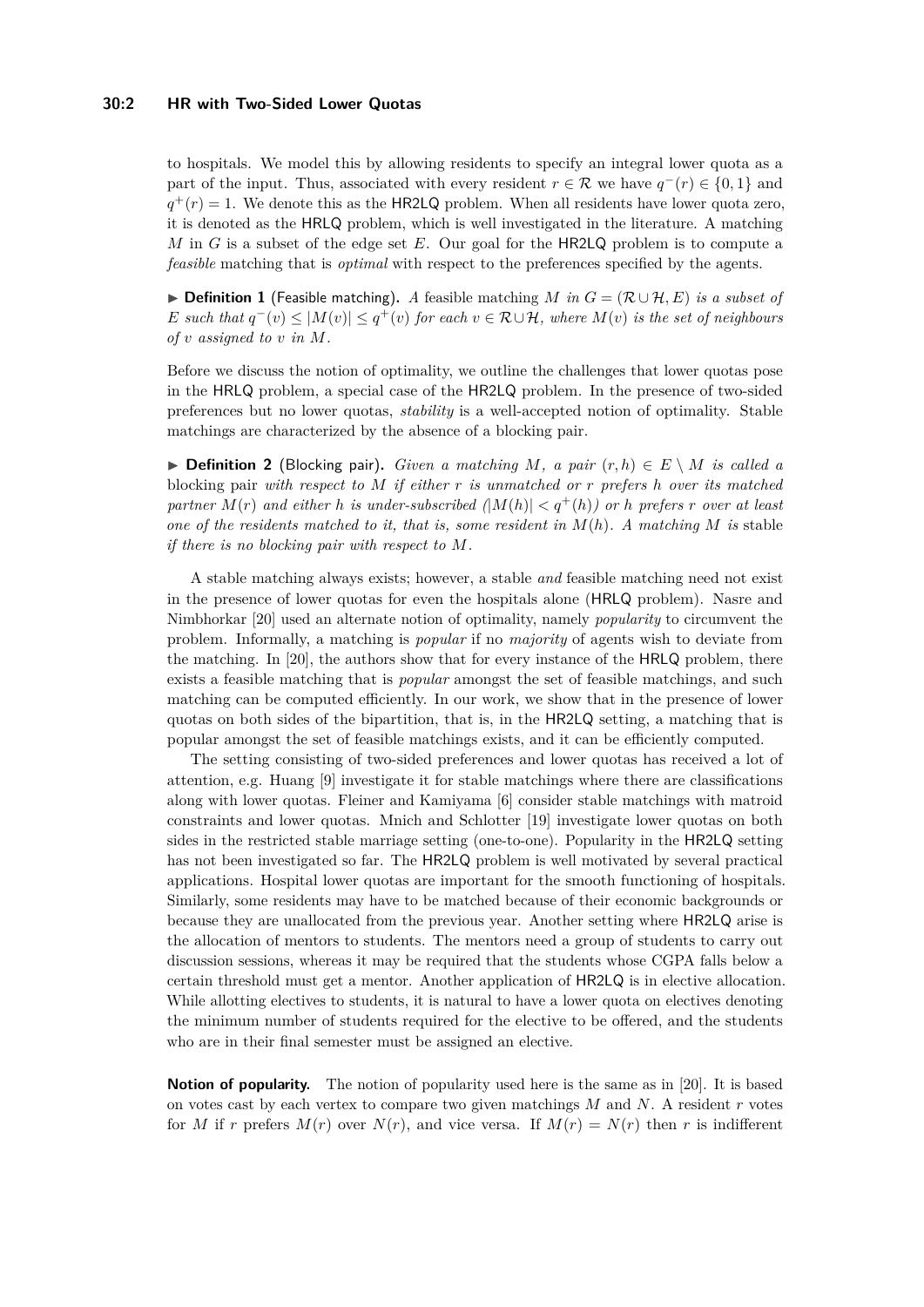between the two matchings, and hence does not cast any vote. If *r* is unmatched in *M*, we define  $M(r) = \perp$ , and r prefers any hospital in its preference list over  $\perp$ . We denote *vote*<sub>r</sub> $(M, N)$  to denote the vote of *r* between *M* and *N*. It takes values 1, −1 or 0 depending on whether *r* prefers  $M(r)$  over  $N(r)$  or vice versa, or is indifferent between them.

For a hospital *h*, there can be up to  $q^+(h)$  residents in  $M(h)$  and  $N(h)$ . If *h* is undersubscribed in *M* or *N* then we assume that the remaining positions of *h* are matched to ⊥. In this way, we can always assume that  $|M(h)| = |N(h)| = q^+(h)$ . So the hospital can cast up to  $q^+(h)$  votes. The hospital is indifferent between M and N as far as the residents in  $M(h) \cap N(h)$  are concerned. For the remaining residents, *h* needs to decide a correspondence **corr**<sub>*h*</sub> for comparing  $M(h) \setminus N(h)$  to  $N(h) \setminus M(h)$ . Then

$$
vote_h(M, N, corr_h) = \sum_{r \in M(h) \backslash N(h)} vote_h(r, corr_h(r, M, N))
$$

Here  $\text{corr}_h(r, M, N)$  denotes the resident  $r' \in N(h) \setminus M(h)$  corresponding to r, and  $\mathbf{v} \circ \mathbf{t} = h(r, \mathbf{corr}_h(r, M, N))$  is 1 if *h* prefers *r* over *r'*, is −1 if *h* prefers *r'* over *r*, and 0 if  $r = r'$ .

Finally the number of votes that the matching *M* gets over *N* is given by

$$
\Delta(M, N, \mathbf{corr}) = \sum_{r \in \mathcal{R}} vote_r(M, N) + \sum_{h \in \mathcal{H}} vote_h(M, N, \mathbf{corr}_h)
$$

▶ **Definition 3** (Popular Matching [\[20\]](#page-16-0))**.** *A matching M is more popular than N (denoted as*  $M$  ≻<sub>*corr*</sub>  $N$ *)* under *corr if* ∆(*M, N, corr*) > 0*.* A matching  $M$  *is popular if there is no matching*  $N$  *such that*  $N \succ_{\text{corr}} M$  *for any choice of corr from*  $N$  *to*  $M$ *.* 

**Related work and techniques.** The notion of popularity was introduced by Gärdenfors [\[7\]](#page-16-4) in 1975 as a majority assignment in the context of a full stable marriage problem. In 2005, Abraham et al. [\[1\]](#page-15-0) discussed an efficient algorithm for computing popular matching in a bipartite graph where only one set of the partition has preferences. Since then popular matchings have been well-studied and a vast literature [\[2,](#page-15-1) [10,](#page-16-5) [12,](#page-16-6) [8,](#page-16-7) [4,](#page-16-8) [18,](#page-16-9) [13\]](#page-16-10) on popular matchings is available.

Huang and Kavitha [\[10\]](#page-16-5) and subsequently Kavitha [\[12\]](#page-16-6) studied the popular matchings as an alternative to stability in the stable marriage setting (where there are no lower quotas). Their motivation was to obtain matchings larger in size than the stable matching, which are optimal with respect to the preferences. Subsequently, for matchings in bipartite graphs with two-sided preferences, popularity has been investigated in the many-to-one setting (HR problem) [\[21\]](#page-16-11), many-to-many setting [\[3\]](#page-16-12) and the many-to-one setting with hospital lower quotas (HRLQ problem) [\[20,](#page-16-0) [18\]](#page-16-9).

Independent of our work, very recently, Kavitha [\[15\]](#page-16-13) investigates popularity of a matching in a stable marriage instance when both sides have lower quotas – denoted as critical nodes in her work. Her approach is similar to ours and finds a maximum size popular matching amongst the set of critical matchings. A critical matching is one which matches as many critical nodes as possible. Thus, in her work, it is not required to have the guarantee that the input instance admits a feasible matching, which is required in our work. We remark that our algorithm is for the HR2LQ setting which allows lower-quotas (or equivalently critical nodes) on both sides and non-unit upper-quotas on one side of the bipartition. Our algorithm can be easily extended to compute a maximum size feasible popular matching.

We comment on the two related but seemingly different ways of computing a popular matching used in the literature. The first approach used in [\[12,](#page-16-6) [18,](#page-16-9) [3\]](#page-16-12) is what we term as *the modified Gale and Shapley (GS)* approach. This involves the first round of proposals using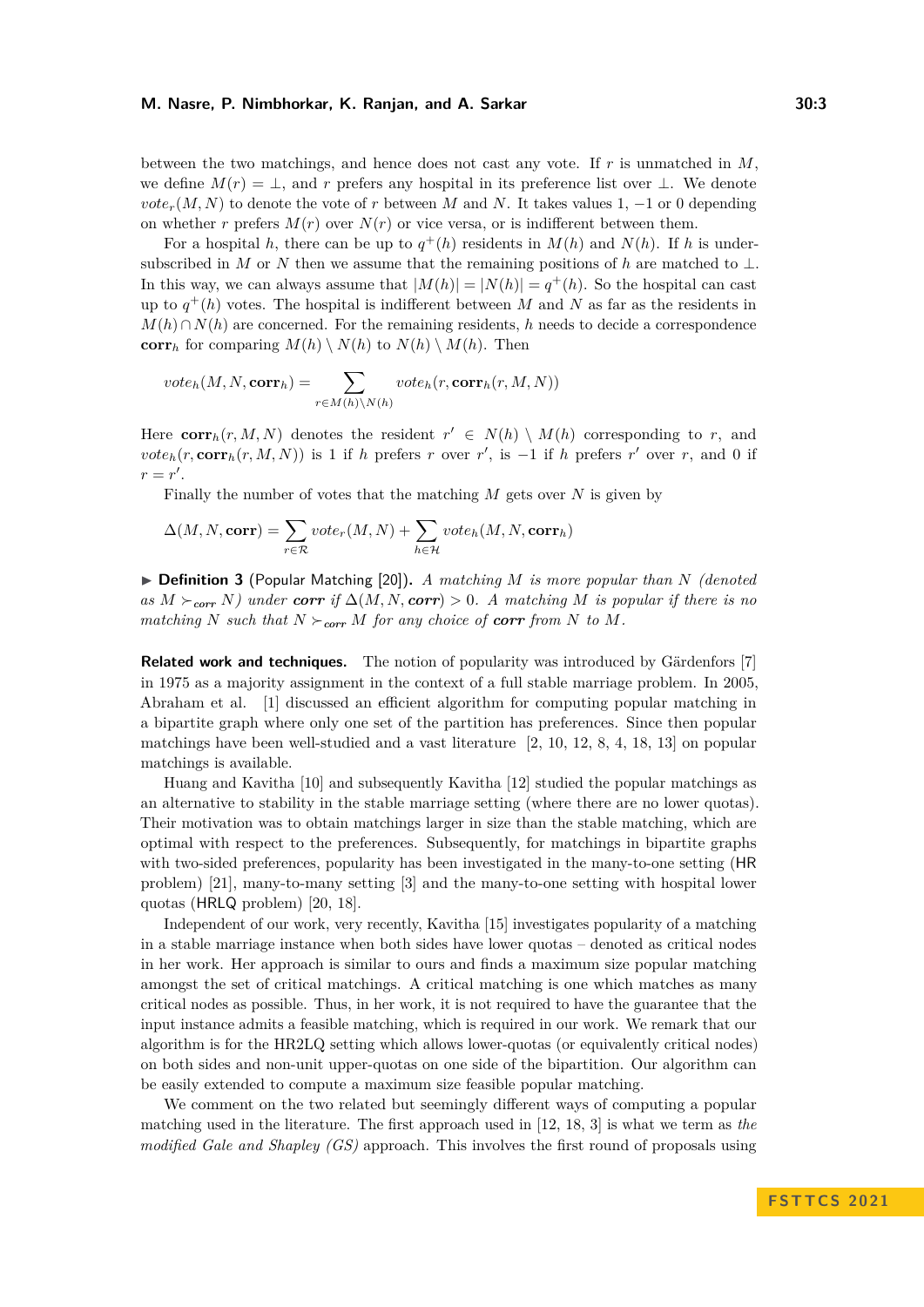#### **30:4 HR with Two-Sided Lower Quotas**

the standard GS algorithm, followed by the second round of proposals where unmatched vertices are allowed to propose with *increased priority*. This simple and elegant idea has its origins in Kirlay's work [\[17\]](#page-16-14) on computing constant factor approximation to maximum sized stable matching in the presence of ties in preferences.

The second approach used in [\[21,](#page-16-11) [4\]](#page-16-8) is to *simulate* the modified GS algorithm via reducing the original instance to a stable matching instance  $G'$ . A stable matching in  $G'$  is mapped to a popular matching in *G*. We call this the *reduction approach*. For example, in [\[20\]](#page-16-0), the authors use the reduction approach and convert the input HRLQ instance into an HR instance where the standard GS algorithm is used to compute a matching. The reduced instance consists of multiple copies of all the hospitals with a positive lower quota. A modified GS approach on an HRLQ instance would involve giving multiple higher priorities to *deficient* hospitals, i.e. the hospitals whose lower quotas are not met. The two different approaches are indeed equivalent in the HRLQ setting since the reduction essentially simulates the modified GS algorithm.

**Extension to HR2LQ.** A natural extension of the modified GS approach for HR2LQ would be to execute one round of GS algorithm with say hospitals proposing, then letting deficient hospitals (if any) propose with multiple higher priorities, and then letting deficient residents (if any) propose with multiple higher priorities. In other words, one side, let's say  $H$ , start proposing using the standard GS algorithm to compute round 1 matching *M*1, which is stable. If a hospital *h* remains deficient in  $M_1$  ( $|M_1(h)| < q^-(h)$ ), then *h* is allowed to propose with an increased priority. A resident will always accept the proposal from a higher priority hospital by rejecting a lower priority one. A hospital keeps proposing with increased priority if it exhausts its preference list and is left deficient at the current priority. The priority of a hospital is increased (by one at a time) until it becomes non-deficient. It can be shown that no hospital is deficient in the matching *M*<sup>2</sup> obtained at the end of round 2. But a resident may still be deficient and hence, a deficient resident *r* is allowed to propose (possibly with increased priority) until it becomes non-deficient. In this process, another resident *r'* may get *rejected* for the *first time* by a hospital *h* because *h* has got a proposal from a higher priority resident and  $|M(h)| = q^+(h)$ . Now at this point, r' has two choices either (*a*) start proposing from the beginning of its list or (*b*) propose the hospital just after *h* in its preference list and continue. If *r'* is such that  $q^-(r') = 0$ , then it continues proposing hospitals until either it gets matched to some hospital or has exhausted its preference list. But if  $q^-(r') = 1$  and  $r'$ has exhausted its preference list without getting any match, then it starts proposing from the beginning of the list with increased priority. In the end, we get the round 3 matching *M*3.

Note that in the HRLQ setting, the modified GS approach comprises only round 1 and round 2 and gives a popular matching. But the example in Figure [1](#page-4-0) shows that this approach in the case of HR2LQ does not yield a popular matching using any of the two choices mentioned above in round 3.

The round 1 matching computed by  $H$ -proposing GS algorithm is  $M_1 = \{(h_1, \perp), (h_2, \perp),$  $(h_3, r_3), (h_4, r_1), (h_5, r_2), (h_6, \perp), (h_7, r_5), (h_8, \perp)$ . Note that the matching  $M_1$  is not feasible as the hospitals  $h_1, h_2$  and  $h_6$  are deficient. In round 2, these hospitals increase their priority to 1 (from 0) and start proposing from the start of the list. In order to remove the deficiency,  $h_1$  increases its priority to 2 whereas  $h_2$  and  $h_6$  got matched while being at priority level 1. The matching  $M_2$  at the end of round 2 is  $M_2 = \{(h_1^2, r_1), (h_2^1, r_2), (h_3, r_3), (h_4, \perp), (h_5, \perp), (h_6^1, r_5), (h_7, \perp), (h_8, \perp)\}\.$  In  $M_2$ , the resident *r*<sup>2</sup> is deficient and hence round 3 starts.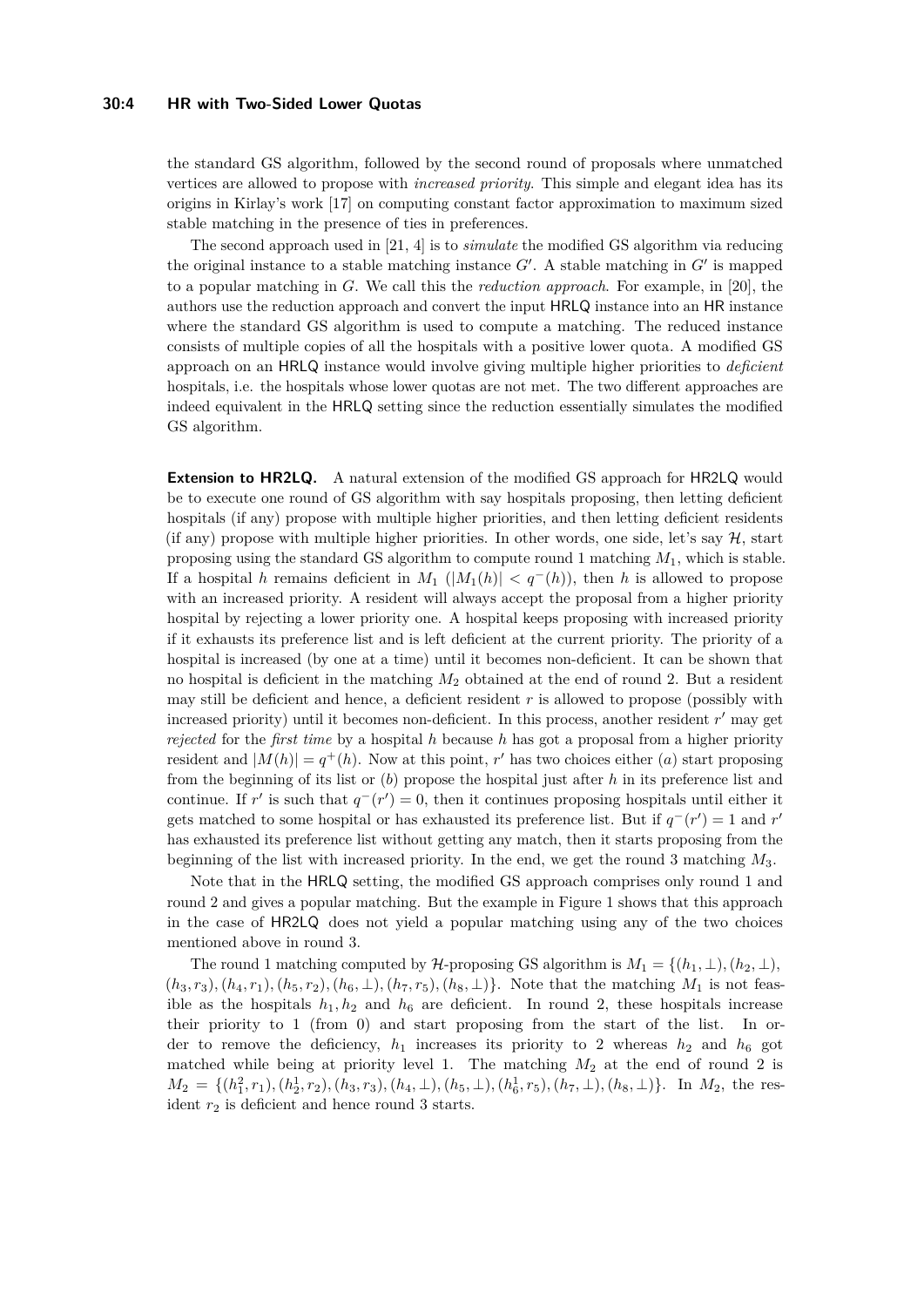<span id="page-4-0"></span>

|                                                                        | $[1,1]$ $h_1:$ $r_1$ $r_2$       |  |
|------------------------------------------------------------------------|----------------------------------|--|
|                                                                        | $[1,1]$ $h_2:$ $r_1$ $r_2$ $r_3$ |  |
|                                                                        | $[0,1]$ $h_3:$ $r_3$ $r_4$       |  |
| $ 0, 1 $ $r_1$ : $h_4$ $h_2$ $h_1$                                     | $[0,1]$ $h_4:$ $r_1$             |  |
| $[0, 1]$ $r_2$ : $h_5$ $h_2$ $h_6$ $h_1$                               | $[0,1]$ $h_5:$ $r_2$             |  |
| $[1, 1]$ $r_3:$ $h_3$ $h_2$                                            | $[1,1]$ $h_6:$ $r_2$ $r_5$       |  |
| $[1,1]$ $r_4: h_3$                                                     | $[0,1]$ $h_7:$ $r_5$             |  |
| $[0,1]$ $r_5$ : $h_7$ $h_6$ $h_8$                                      | $[0,1]$ $h_8:$ $r_5$             |  |
| (a) Preference List of Residents with (b) Preference List of Hospitals |                                  |  |
| Quotas $ q^-(r), 1 $ .                                                 | with Quotas $[q^-(h), q^+(h)]$ . |  |

**Figure 1** Counter-example for the modified GS approach.

In round 3, *r*<sup>3</sup> and *r*<sup>4</sup> try to snatch *h*<sup>3</sup> from each other and they raise their priority level to 1. The hospital  $h_2$  rejects  $r_2$  when it receives a proposal from  $r_3^1$ and this was the first rejection of  $r_2$  in this round. So, following the first choice of round 3,  $r_2$  proposes  $h_5$  and got matched to it. This results in the matching  $M'_3$  =  $\{(h_1^2,r_1), (h_2^1,r_3^1), (h_3,r_4^2), (h_4,\perp), (h_5,r_2), (h_6^1,r_5), (h_7,\perp), (h_8,\perp)\}.$  When we remove the priority levels we get  $M' = \{(h_1, r_1), (h_2, r_3), (h_3, r_4), (h_5, r_2), (h_6, r_5)\}.$  If the procedure follows the second choice of round 3, then  $r_2$  proposes to  $h_6$  which in turn reject  $r_5$  and then  $r_5$  proposes to  $h_8$  and get matched to it. Round 3 ends here and it results in the matching  $M_3'' = \{(h_1^2, r_1), (h_2^1, r_3^1), (h_3, r_4^2), (h_4, \perp), (h_5, \perp), (h_6^1, r_2), (h_7, \perp), (h_8, r_5)\}\$  which maps to  $M'' = \{(h_1, r_1), (h_2, r_3), (h_3, r_4), (h_6, r_2), (h_8, r_5)\}.$ 

We remark that neither  $M'$  nor  $M''$  is popular as there exists another matching  $M =$  $\{(h_1, r_1), (h_2, r_6), (h_3, r_4), (h_6, r_2), (h_7, r_5)\}$  which is more popular than both.

Although the modified GS approach does not work, a natural extension of the reduction approach works. Thus we present a reduction from the HR2LQ problem to the HR problem and show that a stable matching in the reduced HR instance can be translated to a popular matching in the original instance. Thus the reduction approach works but seems to have no straightforward analogous modified GS approach. Our correctness proof is inspired by the one in [\[3\]](#page-16-12), which uses LP duality to prove the popularity of their matching. They exhibit a dual assignment as a certificate for the popularity of the matching. Dual certificate for proving the popularity has been used earlier in the literature [\[13,](#page-16-10) [11,](#page-16-15) [5,](#page-16-16) [14,](#page-16-17) [16\]](#page-16-18).

However, the algorithm in [\[3\]](#page-16-12) uses a modified GS approach and has no lower quotas. Also, in [\[3\]](#page-16-12), only one side of the bipartition gets *one* higher priority. So the dual certificate consists of a  $\{\pm 1, 0\}$  assignment to all the dual variables. In contrast, our reduction makes multiple copies of residents and hospitals. As a consequence, exhibiting the dual assignment is more involved and needs weights linear in the size of the input instance.

<span id="page-4-1"></span>Formally, our result is stated below:

▶ **Theorem 4.** *In an* HR2LQ *instance that admits a feasible matching, there always exists a matching that is popular amongst all the feasible matchings. Moreover, such a popular matching can be computed in time polynomial in the size of the input instance.*

**Organization of the paper.** We describe our reduction in Section [2.](#page-5-0) The feasibility and popularity proofs appear in Section [3](#page-7-0) and Section [4](#page-9-0) respectively. Section [5](#page-15-2) concludes the paper.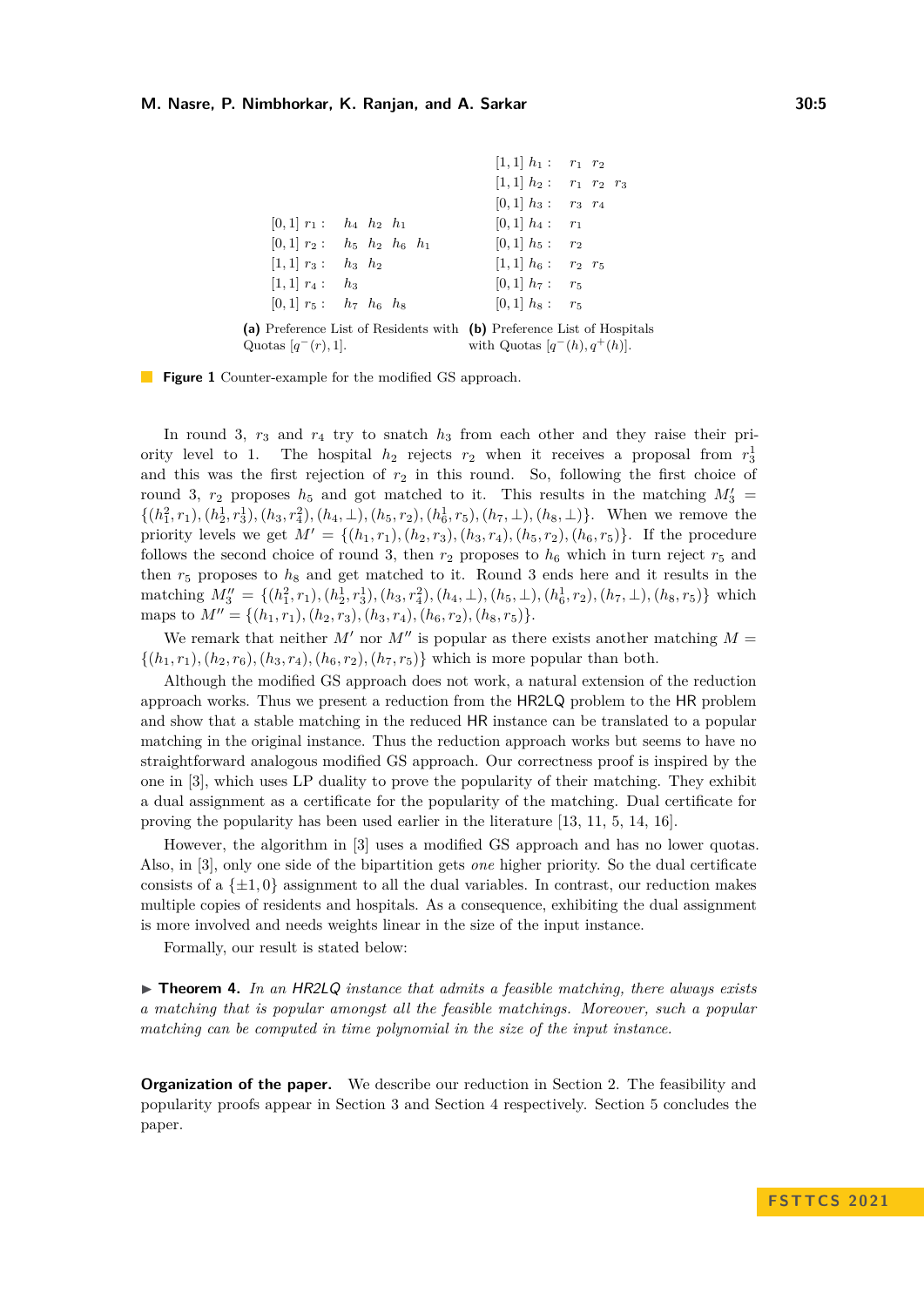### <span id="page-5-0"></span>**2 Reduction**

Given an HR2LQ instance  $G = (\mathcal{H} \cup \mathcal{R}, E)$  we construct an HR instance  $G' = (\mathcal{H}' \cup \mathcal{R}', E')$ as follows. Let  $\mu_R$  and  $\mu_H$  denote respectively the sum of lower quotas of residents and hospitals in the instance *G*. That is,  $\mu_R = \sum_{r \in R} q^-(r)$  and  $\mu_H = \sum_{h \in H} q^-(h)$ . Let  $\mathcal{R}_{lq}$ and  $\mathcal{H}_{lq}$  denote the set of residents and set of hospitals with positive lower quota. That is,  $\mathcal{R}_{lq} = \{ r \mid r \in \mathcal{R} \text{ and } q^{-}(r) = 1 \}$  and  $\mathcal{H}_{lq} = \{ h \mid h \in \mathcal{H} \text{ and } q^{-}(h) > 0 \}.$  A resident in  $\mathcal{R}_{lq}$ is called a *lower-quota* resident and a hospital in  $\mathcal{H}_{lq}$  is called *lower-quota* hospital. Our instance *G*′ has the following residents and hospitals:

**1. Resident Copies:** For every resident  $r \in \mathcal{R}_{lq}$ , we have  $\mu_R + 1$  copies of *r* in *G'*. These copies are  $r^0, r^1, \ldots, r^{\mu_R}$  where  $r^x$  is called the level-*x* copy of *r*. Note that all  $r \in \mathcal{R}_{lq}$ have both upper and lower quota equal to one in the HR2LQ instance *G*. The capacities in *G*′ for these copies are: level-0 copy has capacity equal to the upper quota of *r* and all other copies have capacity equal to the lower quota of *r*. That is,

 $q(r^x) = 1$  for  $0 \le x \le \mu_R$ 

A resident  $r \notin \mathcal{R}_{lq}$  in *G* has exactly one copy  $r^0$  in *G*' and we call it the level-0 copy of the resident *r*. The capacity of the level-0 copy in  $G'$  is  $q(r^0) = 1$ . We denote this set of copies of the residents as  $\mathcal{R}'_c$  and call them *true* residents.

**2. Hospital Copies:** For every hospital  $h \in \mathcal{H}_{lq}$ , we have  $\mu_H + 1$  copies of *h* in *G*<sup>'</sup>. These copies are  $h^0, h^1, \ldots, h^{\mu}$ <sup>*H*</sup> where  $h^y$  is called the level-*y* copy of *h*. The capacities in *G*<sup>'</sup> for these copies are: level-0 copy has capacity equal to the upper quota of *h* and all other copies have capacity equal to the lower quota of *h*. That is,

$$
q(h^y) = q^+(h) \quad \text{if } y = 0
$$
  
= 
$$
q^-(h) \quad \text{if } 1 \le y \le \mu_H
$$

A hospital  $h \notin \mathcal{H}_{lq}$  in *G* has exactly one copy  $h^0$  in *G'* and we call it the level-0 copy of the hospital. The capacity of the level-0 copy in  $G'$  is  $q(h^0) = q^+(h)$ . We denote this set of copies of the hospitals as  $\mathcal{H}'_c$  and call them *true* hospitals.

**3. Dummy Hospitals:** For every  $r \in \mathcal{R}_{lq}$  we have  $\mu_R$  many dummy hospitals. The role of dummy hospitals is to ensure that in a stable matching in *G*′ at most, one true hospital is matched across several copies of a lower-quota resident. We denote the set of dummy hospitals corresponding to  $r \in \mathcal{R}_{lq}$  as  $\mathcal{D}_r$  which is defined as:

 $\mathcal{D}_r = \{ d_r^y \mid 0 \leq y < \mu_R \}$ 

**4. Dummy Residents:** For every  $h \in \mathcal{H}_{lq}$  we have  $\mu_H$  sets of dummy residents. As with dummy hospitals, the role of the dummy residents is to ensure that in any stable matching in  $G'$ , at most  $q^+(h)$  many true residents are matched across several copies of the lower-quota hospital. We denote the level- $x$  set of dummy residents corresponding to a lower-quota hospital  $h \in \mathcal{H}_{lq}$  as  $\mathcal{D}_{h}^{x}$ . The set is defined as follows:

$$
\mathcal{D}_h^x = \begin{cases} \{d_{h,1}^x, d_{h,2}^x, \dots, d_{h,q+(h)}^x\} & \text{for } x = 0\\ \{d_{h,1}^x, d_{h,2}^x, \dots, d_{h,q-(h)}^x\} & \text{for } 1 \le x < \mu_H \end{cases}
$$

We are now ready to define our resident set  $\mathcal{R}'$  and hospital set  $\mathcal{H}'$  in  $G'$ .

$$
\mathcal{R}' = \mathcal{R}'_c \cup \bigcup_{\substack{h \in \mathcal{H}_{lq} \\ 0 \le x \le \mu_H - 1}} \mathcal{D}_h^x \qquad \qquad \mathcal{H}' = \mathcal{H}'_c \cup \bigcup_{r \in \mathcal{R}_{lq}} \mathcal{D}_r
$$

We now define our preference lists for the residents and the hospitals in  $G'$ . For any vertex  $v \in \mathcal{R} \cup \mathcal{H}$ , let  $\langle list_v \rangle$  denote the preference list of *v* in *G*. Let  $\langle \mathit{lqlist_v} \rangle$  denote the preference list of *v* restricted to the lower-quota vertices in its preference list, where the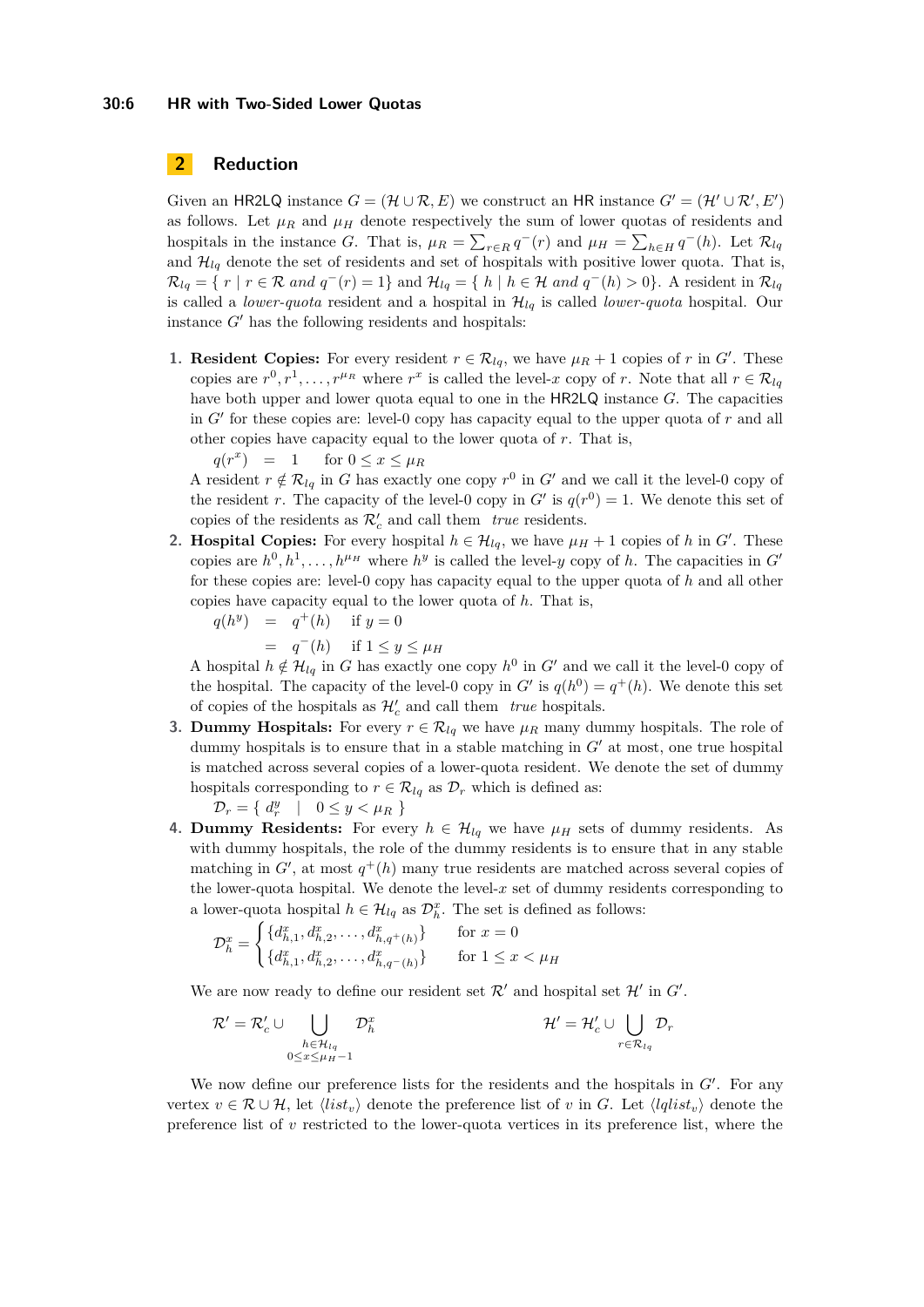relative ordering of the lower-quota vertices is preserved. Finally, for a particular level *t*, we denote by  $\langle lqlist_v \rangle^t$  as the list of level-*t* copies of the lower-quota vertices in the preference list of *v*. For example in *G* if a resident *r* has its preference list as  $h_1, h_2, h_3, h_4$  where  $h_2$  and  $h_4$  belong to  $\mathcal{H}_{lq}$ , then  $\langle list_r \rangle = h_1, h_2, h_3, h_4$  and  $\langle lqlist_r \rangle = h_2, h_4$ . Furthermore say  $t = 3$ , then  $\langle lqlist_r\rangle^3 = h_2^3, h_4^3$ . We let the symbol  $\circ$  denotes the concatenation of two preference lists.

**1. Preferences of true residents:** For a resident  $r \notin \mathcal{R}_{lq}$ , we have exactly one copy  $r^0$  in *G*′ whose preference list is obtained by concatenating the *r*'s highest level lower-quota hospitals, followed by the next highest level lower-quota hospitals and so on finally followed by *all* level-0 hospitals in its preference list. Formally, the list for  $r^0$  is defined below.

 $r^0$  :  $\langle lqlist_r\rangle^{\mu_H}\circ\langle lqlist_r\rangle^{\mu_H-1}\circ\ldots\circ\langle lqlist_r\rangle^1\circ\langle list_r\rangle^0$ 

Recall that, for a resident  $r \in \mathcal{R}_{lq}$  we have  $\mu_R + 1$  many copies of *r* in *G*<sup>'</sup>. Broadly, the preference list of these copies are obtained by prefixing and suffixing dummies to the preference list of  $r^0$  shown above. Hence we find it convenient to use the notation  $\langle$ *clonedlist<sub>r</sub>* $\rangle$  to denote the following:

 $\langle \textit{clonedlist}_r \rangle = \langle \textit{lqlist}_r \rangle^{\mu_H} \circ \langle \textit{lqlist}_r \rangle^{\mu_H - 1} \circ \ldots \circ \langle \textit{lqlist}_r \rangle^1 \circ \langle \textit{list}_r \rangle^0$ 

The preference lists of the  $\mu_R + 1$  copies of *r* can be defined using the  $\langle \text{clonedlist}_r \rangle$  as given below.

 $r^0$  :  $\langle \textit{clonedlist}_r \rangle \circ d_r^0$  $r^1$  :  $d_r^0 \circ \langle \mathit{clonedlist}_r \rangle \circ d_r^1$ . . .  $r^{\mu_R - 1}$  :  $d_r^{\mu_R - 2} \circ \langle \textit{clonedlist}_r \rangle \circ d_r^{\mu_R - 1}$  $r^{\mu_R}$  :  $d_r^{\mu_R-1} \circ \langle \mathit{clonedlist}_r \rangle$ 

**2. Preferences of true hospitals:** For a hospital  $h \notin \mathcal{H}_{lq}$ , we have exactly one copy  $h^0$  in  $G'$  whose preference list is obtained by concatenating the hospital's highest level lower-quota residents, followed by the next highest level lower-quota residents and so on finally followed by *all* level-0 residents in its preference list. Formally, the list for  $h^0$  is defined below.

 $h^0$  :  $\langle lqlist_h\rangle^{\mu_R}\circ\langle lqlist_h\rangle^{\mu_R-1}\circ\ldots\circ\langle lqlist_h\rangle^1\circ\langle list_h\rangle^0$ 

As with lower-quota residents, we have  $\mu_H + 1$  many copies of a lower-quota hospitals in  $G'$ . We will use the notation  $\langle \text{clonedlist}_h \rangle$  to denote the following:

 $\langle \text{clonedlist}_h \rangle = \langle \text{lglist}_h \rangle^{\mu_R} \circ \langle \text{lglist}_h \rangle^{\mu_R-1} \circ \ldots \circ \langle \text{lglist}_h \rangle^1 \circ \langle \text{list}_h \rangle^0$ 

The preference lists of the  $\mu$ <sub>*H*</sub> + 1 copies of *h* can be defined using the  $\langle \text{clonedlist}_h \rangle$  as given below. Note that for a level-*y* copy  $h^y$  of *h* we have  $q(h^y)$  many leading dummies, followed by the *cloned list* of *h* followed by  $q(h^y)$  many trailing dummies. The leading dummies for  $h^y$  are the trailing dummies for  $h^{y-1}$  and the the trailing dummies for  $h^y$ are leading dummies for  $h^{y+1}$ . Recall that  $q(h^0) = q^+(h)$  and  $q(h^1) = q^-(h)$  and hence  $q^-(h)$  trailing dummies of  $h^0$  are the leading dummies of  $h^1$ . Thus, *k* in  $h^1$ 's preference list denote the value  $k = q^+(h) - q^-(h) + 1$ .

$$
h^{0} : \t\t (closed list_{h}) \circ d_{h,1}^{0}, \ldots, d_{h,q+(h)}^{0}
$$
\n
$$
h^{1} : d_{h,k}^{0}, \ldots, d_{h,q+(h)}^{0} \circ \langle closed list_{h} \rangle \circ d_{h,1}^{1}, \ldots, d_{h,q-(h)}^{1}
$$
\n
$$
h^{2} : d_{h,1}^{1}, \ldots, d_{h,q-(h)}^{1} \circ \langle closed dist_{h} \rangle \circ d_{h,1}^{2}, \ldots, d_{h,q-(h)}^{2}
$$
\n
$$
\vdots
$$
\n
$$
h^{\mu_{H}-1} : d_{h,1}^{\mu_{H}-2}, \ldots, d_{h,q-(h)}^{\mu_{H}-2} \circ \langle closed dist_{h} \rangle \circ d_{h,1}^{\mu_{H}-1}, \ldots, d_{h,q-(h)}^{\mu_{H}-1}
$$
\n
$$
h^{\mu_{H}} : d_{h,1}^{\mu_{H}-1}, \ldots, d_{h,q-(h)}^{\mu_{H}-1} \circ \langle closed dist_{h} \rangle
$$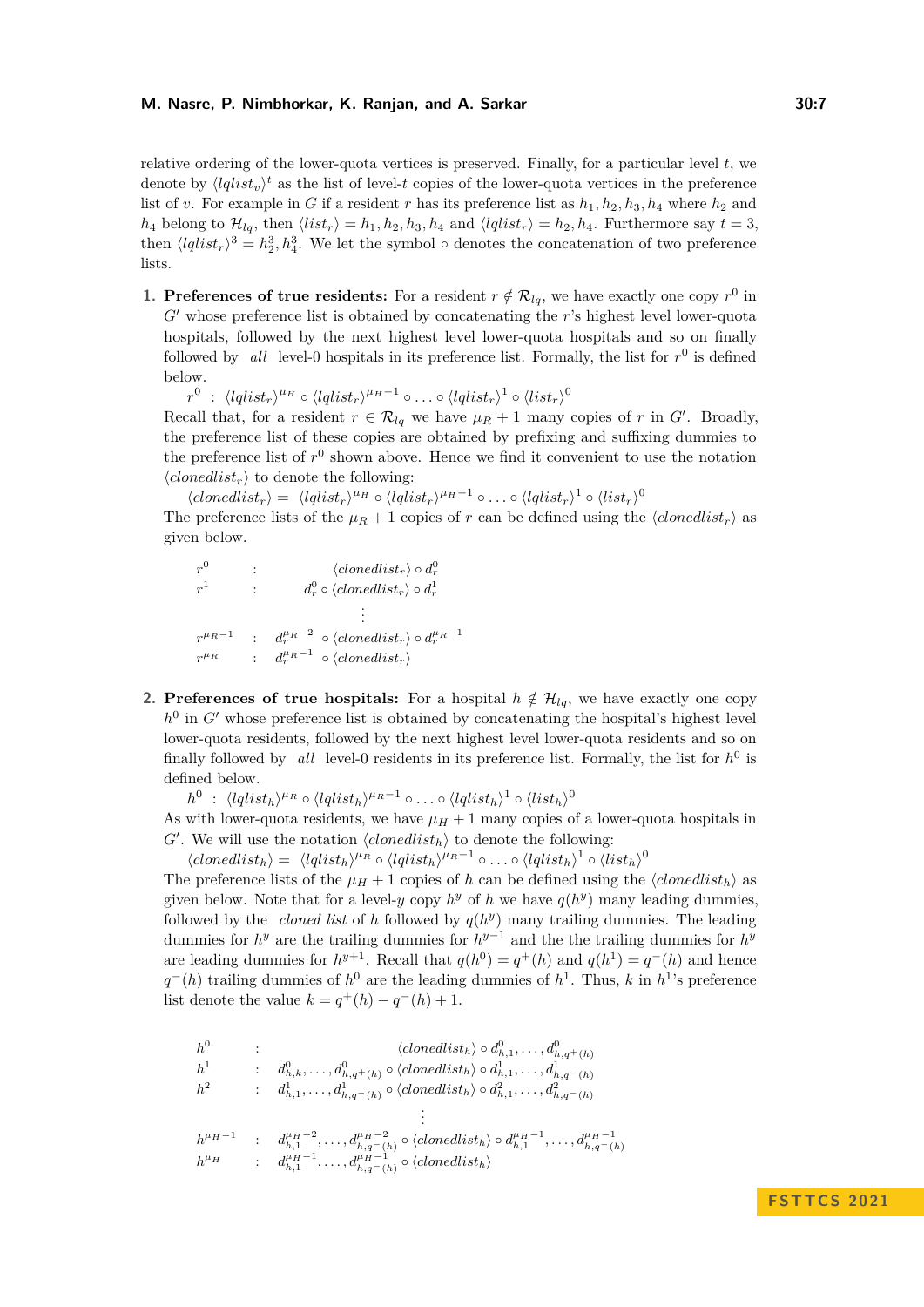#### **30:8 HR with Two-Sided Lower Quotas**

- **3. Preferences of dummy hospitals:** All dummy hospitals have a preference list of length two. The preference list of a dummy hospital  $d_r^y$  for a lower quota resident *r* is:  $d_r^y$  :  $r^y, r^{y+1}$
- **4. Preferences of dummy residents:** We have several sets of dummy residents corresponding to a lower-quota hospital  $h \in \mathcal{H}_{lq}$ . The dummy residents, except for the first *k* − 1 many level-0 dummy residents  $(k = q^+(h) - q^-(h) + 1)$  have a preference list of length two. The preference lists of the dummy residents is given below.

$$
d_{h,i}^x : h^0 \t x = 0, \t i \in \{1, 2, ..., k - 1\}
$$
  
\n
$$
x = 0, \t i \in \{1, 2, ..., k - 1\}
$$
  
\n
$$
x = 0, \t i \in \{k, ..., q^+(h)\}
$$
  
\n
$$
x \in \{1, 2, ..., \mu_H - 1\}
$$

The preference lists of dummy residents and dummy hospitals ensures that a stable matching in *G*′ naturally maps to a popular matching in the original instance *G*.

This completes the description of our reduced instance  $G'$ . We illustrate this reduction in Appendix [A.1](#page-17-0) using an example, where we convert the HR2LQ instance of Figure [1](#page-4-0) to an HR instance. In the next section, we describe the outline of our algorithm and show that if the given HR2LQ instance admits a feasible matching, then the output of our algorithm is a feasible matching.

## <span id="page-7-0"></span>**3 Our algorithm and its feasibility**

Given our reduction from an HR2LQ instance *G* to an HR instance *G*′ , our algorithm to compute a popular matching *M* is straightforward. We simply run the standard Gale-Shapley algorithm on  $G'$  and compute a stable matching  $M_s$ . We will first prove some useful properties of the stable matching *M<sup>s</sup>* which allows a natural way to obtain a matching *M* in *G*.

We call a vertex *under-subscribed* in a matching *M* if  $|M(v)| < q^+(v)$ . Note that for residents, under-subscribed is the same as unmatched.

 $\triangleright$  **Definition 5** (Active vertex). A hospital  $h^y$  is active in  $M_s$  if  $h^y$  is matched to at least *one true resident in Ms. Otherwise, we call h y inactive in which case it is matched to all dummy residents.* A resident  $r^x$  is active in  $M_s$  if  $r^x$  is matched to a true hospital in  $M_s$ , *else r x is inactive.*

▶ **Definition 6** (True edges). An edge  $e \in E'$  is called a true edge if both the end points are *true vertices that is*  $e = (r^x, h^y)$  *where*  $r^x \in \mathcal{R}'_c$  *and*  $h^y \in \mathcal{H}'_c$ *.* 

<span id="page-7-1"></span>Next, we describe some crucial properties of a stable matching *M<sup>s</sup>* in the HR instance *G*′ . Our reduction, more specifically the placement of the set of dummy residents in preference lists, ensures that a hospital *h* is not matched to more than  $q^+(h)$  many true residents across all the level copies  $h^0, \ldots, h^{\mu}$  in  $M_s$ . As  $M_s$  is a stable matching, at most two *consecutive* level copies  $h^y$  and  $h^{y+1}$  of *h* can be matched to true residents in  $M_s$ , otherwise there exists a blocking pair w.r.t. *Ms*. All lower-level copies (less than *y*) are completely matched to the respective trailing dummy residents, and all higher-level copies (greater than  $y + 1$ ) are completely matched to the respective leading dummy residents. Moreover, only the highest level copy of a hospital can remain under-subscribed, and if it happens then, none of its lower-level copies is matched to a true resident. Similar properties hold for resident copies as well. That is, at most, one *level copy* of a resident is matched to a true hospital, and all other *level copies* are matched to dummy hospitals in any stable matching. Moreover, if a  $level-x$  copy of a resident is matched to some true hospital, then all its lower-level copies are matched to the respective trailing dummy hospital, and the higher level copies are matched to the respective leading dummy hospital. We formally list these properties of a stable matching of *G'* in Lemma [7.](#page-7-1) The proof appears in Appendix [A.2.](#page-17-1)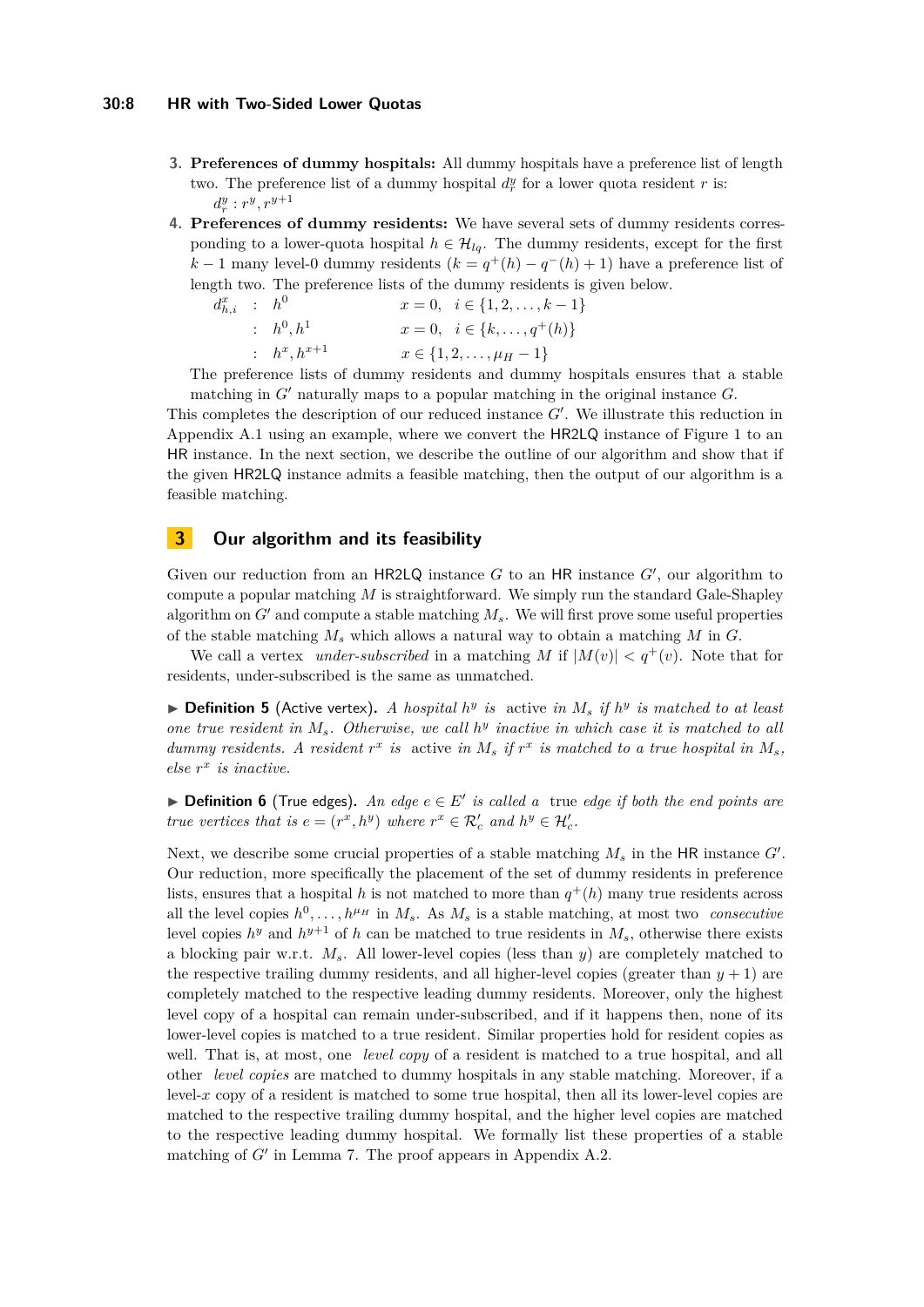$\blacktriangleright$  **Lemma 7.** *The stable matching*  $M_s$  *in*  $G'$  *satisfies the following properties:* 

- <span id="page-8-3"></span>**1.** For any resident  $r \in \mathcal{R}$ ,  $M_s$  matches at most one true hospital across all the level copies *of r in G*<sup> $\prime$ </sup>. For any  $h \in \mathcal{H}$ ,  $M_s$  matches at most  $q^+(h)$  true residents across all the level *copies of h in G*′ *.*
- <span id="page-8-4"></span>**2.** *The matching M<sup>s</sup> leaves only the highest level copy of the vertex (resident or hospital) under-subscribed. In case of hospitals, for*  $h \in \mathcal{H}_{lq}$ *, this implies that only*  $h^{\mu}$ *H is possibly under-subscribed in Ms. For a non lower-quota hospital h, the level-*0 *copy which is the highest level copy may be under-subscribed in Ms. Similar claims hold true for residents.*
- <span id="page-8-5"></span><span id="page-8-1"></span>**3.** If  $r^x$  is active in  $M_s$  then,
	- **a.** *Every resident*  $r^i$  *where*  $0 \leq i \leq x 1$  *is inactive in*  $M_s$  *and matched to its trailing dummy hospital*  $d_r^i$ .
	- **b.** *Every resident*  $r^i$  *where*  $x + 1 \leq i \leq \mu_R$  *is inactive in*  $M_s$  *and matched* to *its leading dummy hospital*  $d_r^{i-1}$ .
- <span id="page-8-12"></span><span id="page-8-7"></span><span id="page-8-6"></span>**4.** If  $h^y$  is active in  $M_s$  then
	- **a.** *The hospital h <sup>y</sup>*−<sup>1</sup> *must be matched to at least one dummy resident among its trailing dummies, that is, in the set*  $\mathcal{D}_h^{y-1}$ .
	- **b.** *Every hospital*  $h^j$  *where*  $0 \leq j \leq y 2$  *is inactive in*  $M_s$  *and fully-subscribed with its trailing dummies, that is residents in*  $\mathcal{D}_h^j$
	- **c.** *Every hospital*  $h^j$  *where*  $y + 2 \leq j \leq \mu_H$  *is inactive in*  $M_s$  *and fully-subscribed with its leading dummies, that is, residents in*  $\mathcal{D}_h^{j-1}$ .
- <span id="page-8-9"></span><span id="page-8-8"></span>**5.** *For any resident at most one of its level copy is active in Ms. For any hospital h at most two consecutive level copies are active in Ms.*
- <span id="page-8-10"></span>**6.** *If a level y*, *y* > 0 *copy of a hospital h is active in*  $M_s$ , *then h is matched to at most*  $q^-(h)$ *true residents in*  $M_s$ *. If the highest level copy*  $h^{\mu}$  *M of a hospital h is under-subscribed in M*<sup>*s*</sup> *then none of its level-j copies for*  $j < \mu_H$  *are active in*  $M_s$ *.*

Lemma [8](#page-8-0) below states that a stable matching in  $G'$  cannot contain an edge whose both the endpoints are *active* at *higher* levels. This allows us to define a simple *map function* that maps the stable matching  $M_s$  in  $G'$  to a feasible popular matching  $M$  in  $G$ .

<span id="page-8-0"></span> $\blacktriangleright$  **Lemma 8.** For every true edge  $(r^x, h^y)$  in G', if  $r^x$  and  $h^y$  are active in  $M_s$ , then at least *one of x and y must be* 0*.*

**Proof.** For the sake of contradiction, let us assume that there is an edge  $(r^x, h^y)$  such that  $x, y > 0$  and both are active in  $M_s$ . Since,  $r^x$  is matched to a true hospital,  $r^{x-1}$  must get matched to its last dummy hospital  $d_r^{x-1}$  by Part [3a](#page-8-1) in Lemma [7.](#page-7-1) So,  $r^{x-1}$  prefers  $h^{y-1}$ over  $M_s(r^{x-1}) = d_r^{x-1}$ . Similarly, since  $h^y$  is active in  $M_s$ ,  $h^{y-1}$  must be matched to at least one of the trailing dummies in  $M_s$  say,  $d \in \mathcal{D}_h^{y-1}$ . Thus,  $h^{y-1}$  prefers  $r^{x-1}$  over one of its matched partner *d*. Hence,  $(r^{x-1}, h^{y-1})$  is a blocking pair w.r.t. a stable matching *M<sub>s</sub>*. ◀

From the above discussion, a *mapping function* that maps *M<sup>s</sup>* of *G*′ to *M* in *G* is straight forward. For each edge  $(r^x, h^0)$  or  $(r^0, h^y)$  in  $M_s$ , we include the edge  $(r, h)$  in  $M$ . We prove that the mapping *M* is feasible for the original HR2LQ instance *G* by combining the two claims given in Lemma [9.](#page-8-2) We give the proofs of these two feasibility claims in Appendix [A.2.](#page-17-1)

<span id="page-8-2"></span> $\blacktriangleright$  **Lemma 9.** Let M be the map of the stable matching  $M_s$  in  $G'$ , then following holds true:

<span id="page-8-13"></span>**1.** *If G admits a resident-feasible matching, then M is resident-feasible in G.*

<span id="page-8-11"></span>**2.** *If G admits a hospital-feasible matching, then M is hospital-feasible for G.*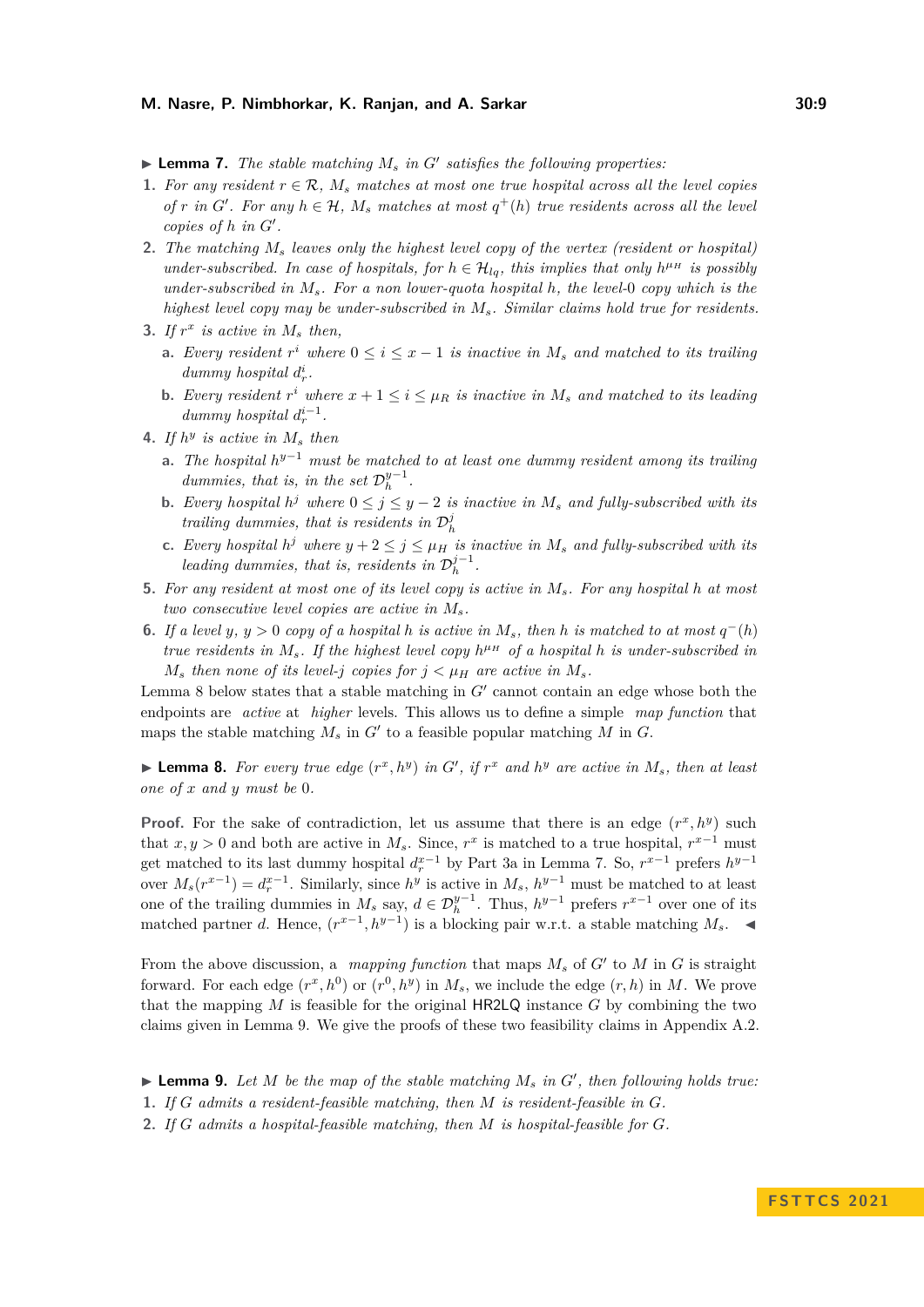## <span id="page-9-0"></span>**4 Popularity of our matching**

Given a feasible matching *N* in the HR2LQ instance  $G = (\mathcal{R} \cup \mathcal{H}, E)$  we construct a weighted bipartite graph  $\tilde{G}_N$  along with a matching  $N^*$ . The weight of an edge in  $\tilde{G}_N$  is the sum of the votes by the end vertices of that edge when compared to the matching *N*, and the matching *N*<sup>∗</sup> is a one-to-one matching corresponding to *N*. The construction of the matching *N*<sup>∗</sup> is in such a way that it matches all the *clones* of residents and hospitals in  $\mathcal{R} \cup \mathcal{H}$ . We call  $N^*$  and  $(\mathcal{R} \cup \mathcal{H})$ - *perfect matching* (where  $\mathcal{H}$  is set of all the clones of hospitals). In other words, the weight of an edge represents the sum of the votes by end vertices and the  $(\mathcal{R} \cup \mathcal{H})$ -perfect matching *N*<sup>∗</sup> has weight 0. Hence, to prove that *N* is popular, it suffices to show that the maximum weight  $(\mathcal{R} \cup \tilde{\mathcal{H}})$ -perfect matching in  $\tilde{G}_N$  has weight at most zero. For this, we write a maximum weight matching LP for  $\tilde{G}_N$  and exhibit a feasible dual assignment with value zero. This is inspired from [\[3\]](#page-16-12); however, as mentioned earlier, our dual assignment is considerably involved given that we have multiple levels for both residents and hospitals.

## <span id="page-9-1"></span>**4.1** The graph  $\tilde{G}_N$  corresponding to a feasible matching  $N$

Now we describe the construction of the weighted graph  $\tilde{G}_N$  corresponding to any feasible matching *N* in *G*, and the one-to-one matching *N*<sup>∗</sup> using the matching *N*.

**1. Vertex set of**  $\tilde{G}_N$ **:** The graph  $\tilde{G}_N$  has the vertex set as  $\mathcal{R} \cup \tilde{\mathcal{H}} \cup \tilde{\mathcal{L}}$ . The set  $\mathcal{R}$  denotes the same set of residents as in *G*. The set  $\hat{\mathcal{H}}$  denotes *clones* of the original hospitals where every hospital in  $H$  has upper quota many clones. That is,

 $\widetilde{\mathcal{H}} = \{ h_j \mid h \in \mathcal{H} \text{ and } 1 \leq j \leq q^+(h) \}$ 

every  $h \in \mathcal{H}$  has  $q^+(h)$  many clones in  $\tilde{\mathcal{H}}$ . Having these upper quota many clones allows us to convert the many-to-one matching  $N$  to a one-to-one matching  $N^*$ . Finally, the set  $\tilde{\mathcal{L}} = \tilde{\mathcal{L}}_r \cup \tilde{\mathcal{L}}_h$  denotes the set of (dummy) last-resort vertices. For every non lower-quota resident *r* we have a last resort hospital  $\ell_r \in \tilde{\mathcal{L}}_r$ . For each vertex  $h \in \mathcal{H}$  let  $d(h) = q^+(h) - q^-(h)$  denote the difference between the upper quota and lower quota of *h*. Corresponding to *h* we have  $d(h)$  many last-resort residents in  $\tilde{\mathcal{L}}_h$ . That is,

 $\tilde{\mathcal{L}}_r = \{ \ell_r \mid r \in \mathcal{R} \text{ and } q^-(r) = 0 \}$ 

 $\tilde{\mathcal{L}}_h = \{ \ell_{h_k} \mid h \in \mathcal{H} \text{ and } 1 \leq k \leq d(h) \}$ 

Thus a lower-quota resident and a hospital with a lower quota equal to its upper quota do not have any last-resort vertices corresponding to it. These last-resort vertices are used to convert *N* to an  $(\mathcal{R} \cup \mathcal{H})$ -perfect matching in  $\tilde{G}_N$ . We call these vertices last-resorts to avoid confusion with the dummies used in the reduction in Section [2.](#page-5-0)

- **2. The matching**  $N^*$ **:** Given the feasible (many-to-one) matching  $N$ , we construct an  $(\mathcal{R}\cup\tilde{\mathcal{H}})$ -perfect one-to-one matching  $N^*$ . For every edge  $(r, h) \in N$  we select an unselected clone of *h* say  $h_j$  and add the edge  $(r, h_j)$  to  $N^*$ . For a resident  $r \in \mathcal{R}$  which is unmatched in *N*, we add the edge  $(r, \ell_r)$  to  $N^*$ . For any  $h \in \mathcal{H}$  which is under-subscribed in *N*, that is  $|N(h)| < q^+(h)$ , for every unmatched clone of h, say  $h_j$  we match it to a unique last-resort say  $\ell_{h_j}$  and hence add the edge  $(h_j, \ell_{h_j})$  to  $N^*$ . Thus our matching  $N^*$  is a one-to-one and  $(\mathcal{R} \cup \tilde{\mathcal{H}})$ -perfect matching.
- **3. The unmatched edges**  $E_U$  **in**  $\tilde{G}_N$ **: For every edge**  $(r, h) \in E \setminus N$ **, we add**  $q^+(h)$  **many** edges to  $E_U$ . That is, we add to the edge set the edges  $(r, h_i)$  for every clone  $h_i$  of h. We also have unmatched edges from clones of hospitals to the last-resorts corresponding to the hospitals. We have two cases depending on whether  $|N(h)| > q^{-}(h)$  or  $|N(h)| = q^{-}(h)$ . This construction is important for our dual feasible setting in the next section.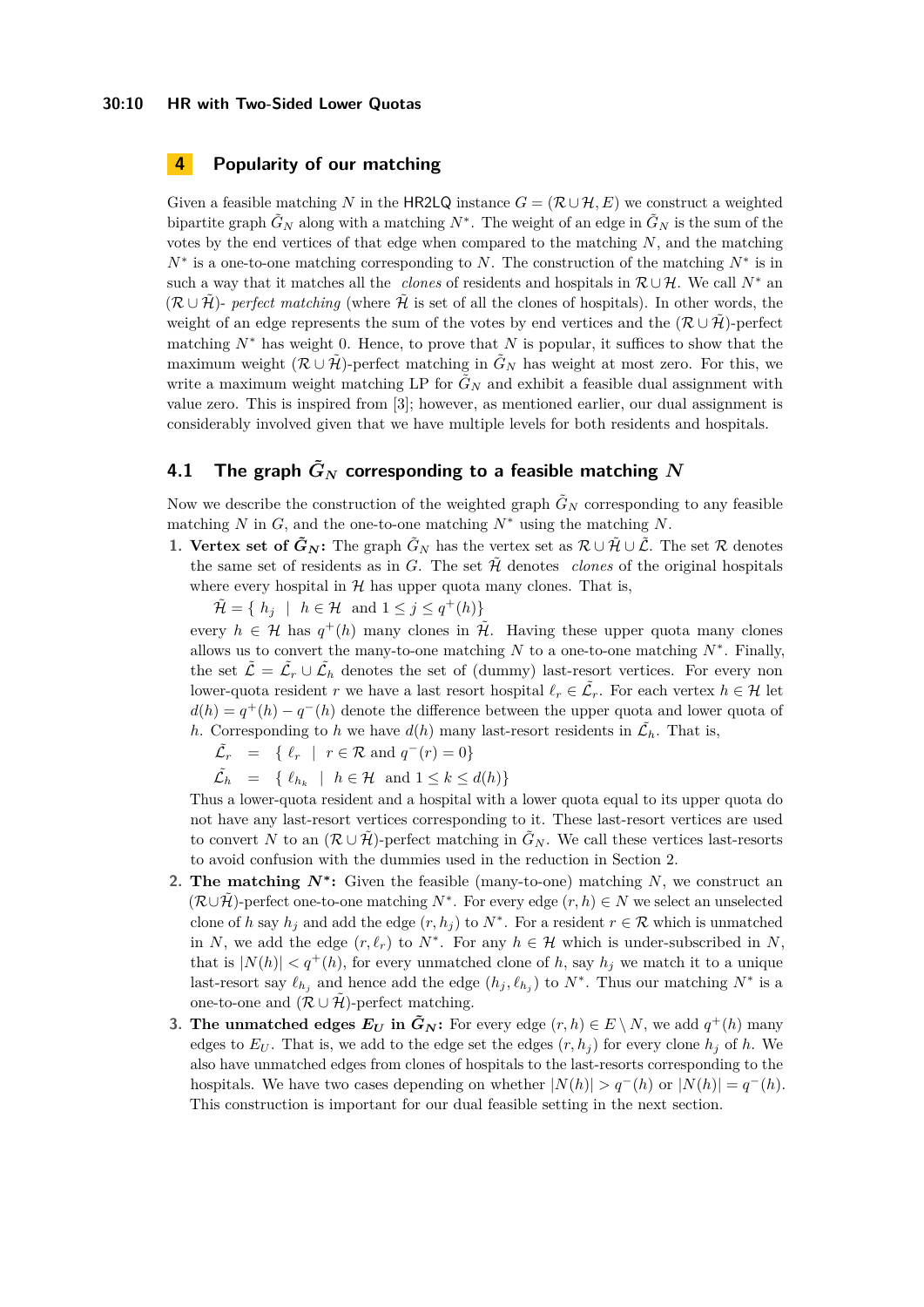- For a hospital *h* where  $|N(h)| > q^-(h)$  we have a complete bipartite graph between the  $q^+(h)$  many clones of *h* and all the last-resort vertices corresponding to *h*. Recall that we have  $d(h) = q^+(h) - q^-(h)$  many last resorts corresponding to *h*. Thus we add to  $E_U$  edges of the form  $(\ell_{h_k}, h_j)$  where  $1 \leq k \leq d(h)$  and  $1 \leq j \leq q^+(h)$ .
- For a hospital *h* where  $|N(h)| = q^-(h)$ , we have a complete bipartite graph between  $\bar{a}$ the set of clones of *h* matched to last-resort vertices and all the last resort vertices corresponding to *h*. Thus we add to  $E_U$  edges of the form  $(\ell_{h_k}, h_j)$  where  $1 \leq k \leq d(h)$ and  $h_j$  is matched to a last-resort in the above construction.
- **4.** The edge set  $\tilde{E}$  and their weights: The edge set  $\tilde{E} = N^* \cup E_U$ . Every edge of  $N^*$  is assigned a weight 0 and every edge  $(r, h_j)$  of  $E_U$  is assigned a weight =  $\mathit{vote}_r(h, N^*(r)) + \mathit{vote}_h(r, N^*(h_j))$  where  $r \in \mathcal{R}$  and  $h_j \in \mathcal{H}$ . Every edge of the form  $(r, \ell_r)$  of  $E_U$  is assigned a weight =  $vote_r(\ell_r, N^*(r))$  where  $r \in \mathcal{R}$  and  $\ell_r \in \tilde{\mathcal{L}}_r$ . Similarly, every edge of the form  $(h_j, \ell_{h_k})$  of  $E_U$  is assigned a weight =  $vote_h(\ell_{h_k}, N^*(h_j))$  where  $h \in \tilde{\mathcal{H}}$  and  $\ell_{h_k} \in \tilde{\mathcal{L}}_h$ .

This completes the description of the weighted bipartite graph  $\tilde{G}_N$ . Now we use Theorem [10,](#page-10-0) which gives the sufficient condition for the matching *N* to be popular, to prove the popularity of the matching *M* computed by our algorithm. We will construct the matching *M*<sup>∗</sup> and the graph  $\tilde{G}_M$  corresponding to the matching *M*. Our goal is to show that *every*  $(\mathcal{R} \cup \tilde{\mathcal{H}})$ -perfect matching in  $\tilde{G}_M$  has weight at most 0.

<span id="page-10-0"></span>▶ **Theorem 10.** Let *N* be a feasible matching in *G* such that every  $(\mathcal{R} \cup \tilde{\mathcal{H}})$ -perfect matching *in*  $\tilde{G}_N$  *has weight at most* 0 *then N is popular.* 

**Proof.** For any feasible matching *T* in *G*, we show a corresponding matching  $T^*$  in  $\tilde{G}_N$ such that  $T^*$  is an  $(\mathcal{R} \cup \mathcal{H})$ -perfect matching and  $wt(T^*) = \Delta(T, N, \text{corr})$ , where  $wt(T^*)$ denotes the sum of the weights of the edges in  $T^*$ . We construct  $T^*$  as described next. We find appropriate index  $j \in \{1, ..., q^+(h)\}\)$  corresponding to each edge  $(r, h) \in T$ , where  $(r, h_j) \in \tilde{E} \cap T^*$ . For an unmatched resident *r* and an under-subscribed hospital *h* in *T*, we add  $(r, \ell_r)$  and  $(h_k, \ell_{h_j})$  edges in  $T^*$  to make  $T^*$  an  $(\mathcal{R} \cup \mathcal{H})$ -perfect matching.

- (i) For each edge  $e = (r, h) \in N \cap T$ : if  $(r, h_j) \in N^*$  then we add the edge  $(r, h_j)$  to  $T^*$ .
- (ii) For every edge  $(r, h) \in T \setminus N$ , we need to decide the index *j* such that  $(r, h<sub>j</sub>) \in$ *T* ∗ . While evaluating the votes, *h* uses the correspondence function **corr***h*. (*a*) If **corr**<sub>*h*</sub>(*r*, *T*, *N*) = *r*<sup>'</sup> then the matching  $N^*$  must contain an edge  $(r', h_j)$  for some *j*. We include the edge  $(r, h_j)$  in  $T^*$ . (*b*) If  $\text{corr}_h(r, T, N) = \perp$  then we include  $(r, h_j)$  in  $T^*$ for some *j* such that  $h_j$  is unmatched so far in  $T^*$  and is not adjacent to any of the corresponding last resorts. If there is no such  $h_j$  then we arbitrarily choose a clone  $h_i$ such that  $(h_i, \ell_{h_i}) \in N^*$  and include  $(h_i, \ell_{h_i})$  in  $T^*$ .
- (iii) For any vertex  $v_k \in \mathcal{R} \cup \tilde{\mathcal{H}}$  that is left unmatched in the above step, we select an arbitrary but distinct *j* for  $1 \leq j \leq q^+(v) - q^-(v)$  and include the edge  $(v_k, \ell_{v_k})$  in  $T^*$ .

Since *T* is a feasible matching in *G*, all the clones of every hospital  $h \in \mathcal{H}$  which are not adjacent to last resort vertices must get matched to a resident  $r \in \mathcal{R}$  in  $T^*$ . Other clones of *h* get matched to either a resident or to the last resort. The graph  $\tilde{G}_N$  contains exactly  $q^+(v) - q^-(v)$  many last resorts for each vertex *v* and hence all the copies of *v* which are not matched to a true vertex in step (*i*) or (*ii*) above must get matched to one of these last resorts in step *(iii)*. So, all the vertices in  $\mathcal{R} \cup \tilde{\mathcal{H}}$  are matched in  $T^*$ . It is also easy to see that  $T^*$  is a one-to-one matching in  $\tilde{G}_N$ .

Next, we compute the weight of  $T^*$  and show that it is  $\Delta(T, N, corr)$ . Since every  $(\mathcal{R} \cup \tilde{\mathcal{H}})$ -perfect matching in  $\tilde{G}_N$  has weight at most 0,  $\Delta(T, N, \text{corr}) = wt(T^*) \leq 0$ . This says that there is no feasible matching *T* which is more popular than *N*. Hence *N* is popular matching among all the feasible matchings.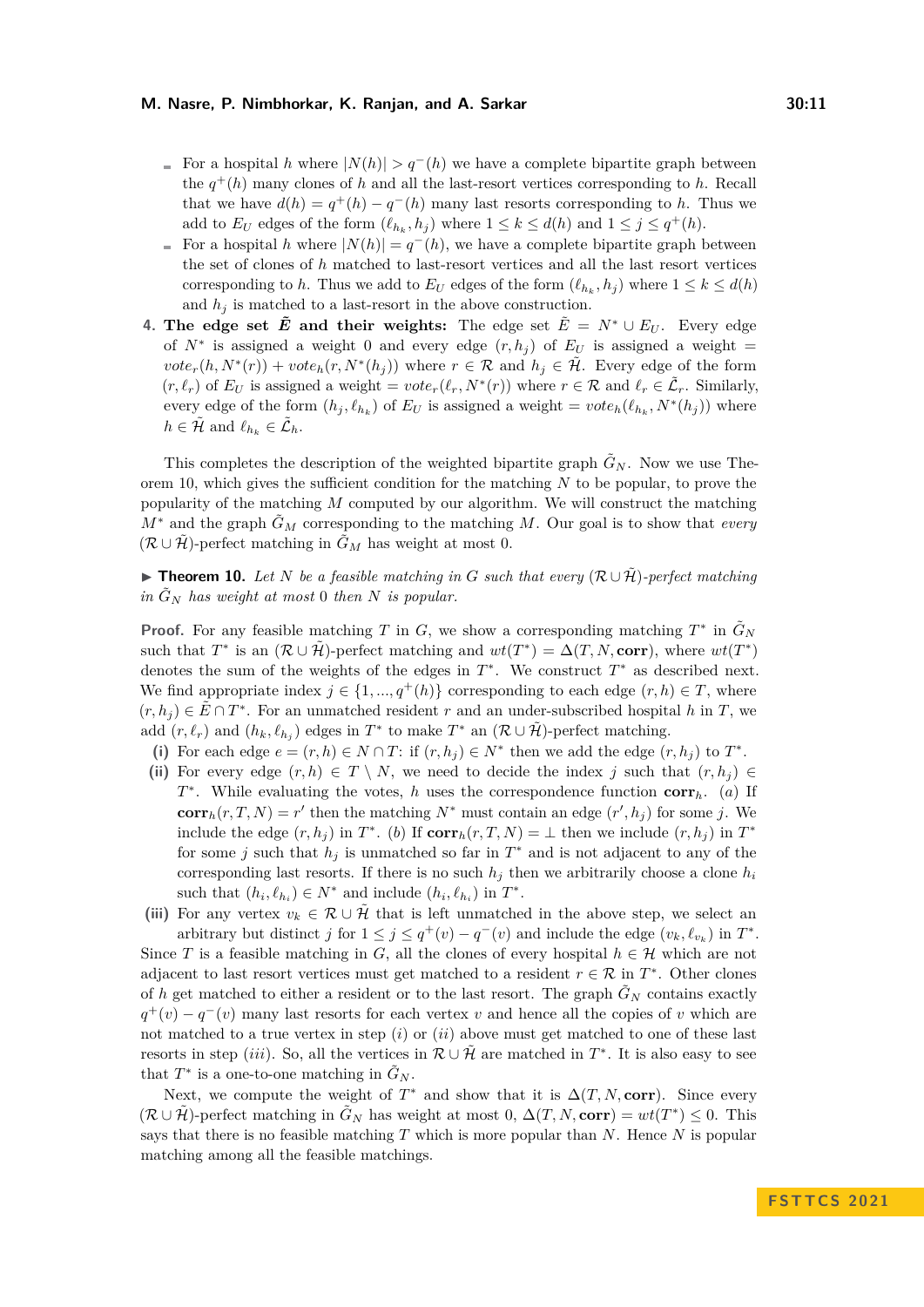#### **30:12 HR with Two-Sided Lower Quotas**

<span id="page-11-0"></span>

**Figure 2** The graph  $\tilde{G}_M$  corresponding to our feasible matching M. The bold edges represent the edges in *M*<sup>∗</sup> . The values outside the ellipse denote the dual setting and are useful in Section [4.4.](#page-14-0)

$$
wt(T^*) = \sum_{e \in T^*} wt(e) = \sum_{(r,h_j) \in T^*} wt(r,h_j) + \sum_{(v_k,\ell_{v_k}) \in T^*} wt(v_k,\ell_{v_k})
$$
  
\n
$$
= \sum_{(r,h_j) \in T^*} (vote_r(T^*(r), N^*(r)) + vote_{h_j}(T^*(h_j), N^*(h_j)))
$$
  
\n
$$
+ \sum_{(v_k,\ell_{v_k}) \in T^*} vote_{v_k}(\ell_{v_k}, N^*(v_k))
$$
  
\n
$$
= \sum_{r \in \mathcal{R}} vote_r(T^*(r), N^*(r)) + \sum_{h \in \mathcal{H}} \sum_{i=1}^{q^+(h)} vote_h(T^*(h_i), N^*(h_i))
$$
  
\n
$$
= \sum_{r \in \mathcal{R}} vote_r(T, N) + \sum_{h \in \mathcal{H}} vote_h(T, N, corr_h)
$$
  
\n
$$
= \Delta(T, N, corr)
$$

Thus it follows that  $\Delta(T, N, corr) = wt(T^*)$  which is at most 0 and hence *N* is popular.  $\blacktriangleleft$ 

## **4.2** The graph  $\tilde{G}_M$  corresponding to  $M$  obtained from  $M_s$

For the HR2LQ instance *G*, consider the feasible matching *M* obtained from the stable matching *M<sup>s</sup>* in the reduced HR instance *G*′ . We now use the construction described in Section [4.1](#page-9-1) to obtain the graph  $\tilde{G}_M$  and the one-to-one  $(\mathcal{R} \cup \tilde{\mathcal{H}})$ -perfect matching  $M^*$ . Since *M* was obtained from the stable matching  $M_s$  in  $G'$ , an edge  $(r, h) \in M$  corresponds to an edge  $(r^x, h^y) \in M_s$  where  $r^x$  and  $h^y$  are level-*x* and level-*y* copies of the respective vertices. Further, by Lemma [8](#page-8-0) we know that at least one of *x* or *y* is zero. We use this property crucially to partition the vertex set of  $\tilde{G}_M$ . We partition the vertices as described below. Figure [2](#page-11-0) shows the high level partition of the vertex set as  $\mathcal{R}_0\cup\mathcal{R}_1\cup\tilde{\mathcal{H}}_0\cup\tilde{\mathcal{H}}_1$ . Each partition is further refined, for instance  $\mathcal{R}_0$  is partitioned as  $\mathcal{R}_{00} \cup \mathcal{R}_{01} \cup \ldots \cup \mathcal{R}_{0\mu_H}$ . Recall the vertex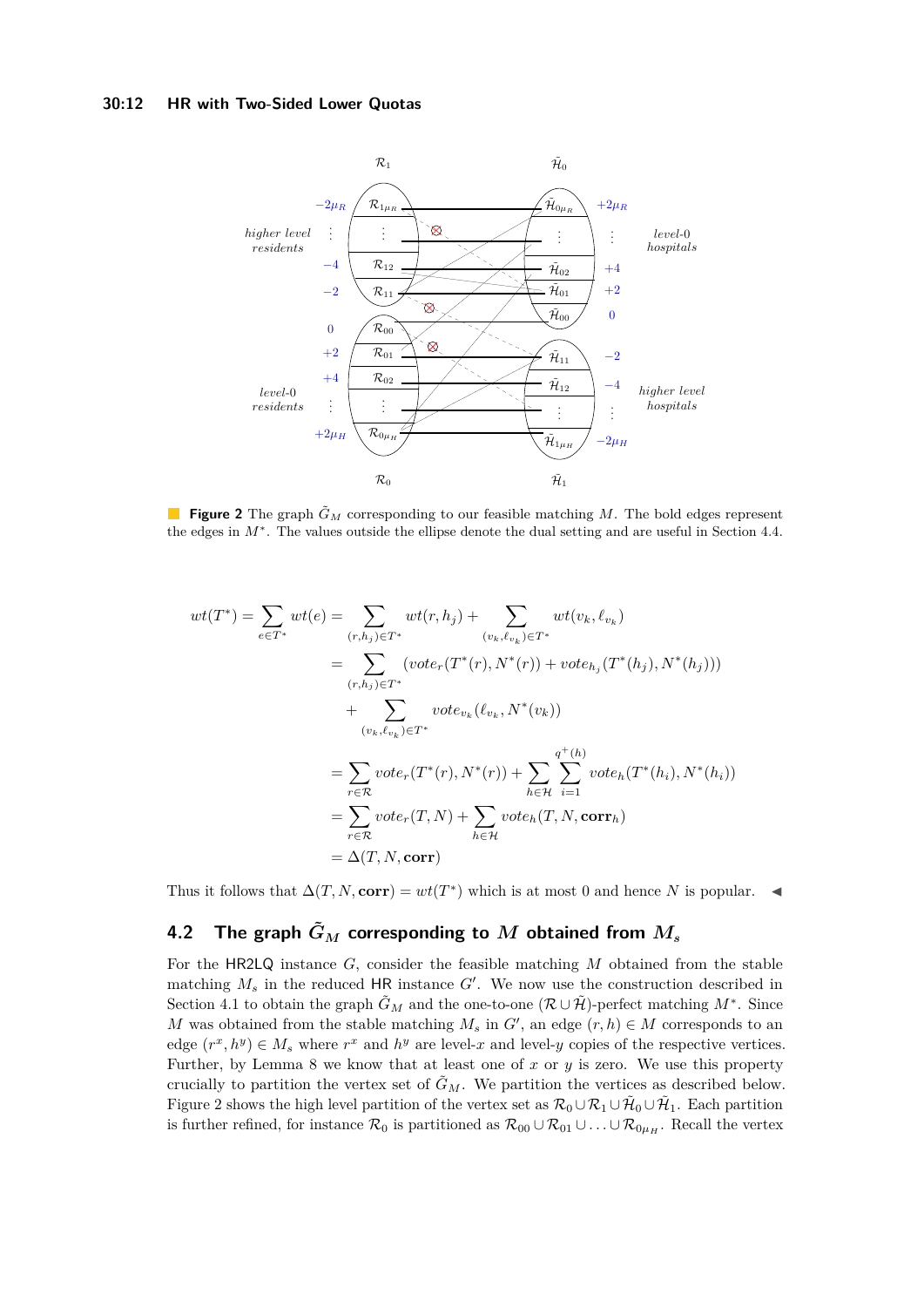set of  $\tilde{G}_M$  which is given by  $\mathcal{R} \cup \tilde{\mathcal{H}} \cup \tilde{\mathcal{L}}_h \cup \tilde{\mathcal{L}}_r$ . We partition the residents (including last-resort residents)  $\mathcal{R} \cup \tilde{\mathcal{L}}_h$  as  $\mathcal{R}_0 \cup \mathcal{R}_1$  and the hospitals (including last-resort hospitals)  $\tilde{\mathcal{H}} \cup \tilde{\mathcal{L}}_r$  as  $\tilde{\mathcal{H}}_0 \cup \tilde{\mathcal{H}}_1$ . Note that the edges of  $M^*$  are obtained from the edges of  $M$  and the matching  $M$ is obtained from the stable matching *M<sup>s</sup>* in *G*′ . We use the edges of *Ms*, in particular, the levels of the end points of the matched edges, to partition the vertices of  $\tilde{G}_M$ . The vertices of  $\tilde{G}_M$  includes the upper quota many clones for every hospital and the last-resort vertices.

**Partition of vertices of**  $\tilde{G}_M$ **.** Here, we define the sets  $\mathcal{R}_{0x}$ ,  $\mathcal{R}_{1x}$ ,  $\mathcal{H}_{0y}$ ,  $\mathcal{H}_{1y}$  based on the edges of *Ms*.

- Let  $(r^x, h^y)$  be an edge in  $M_s$ . We consider three cases based on the values of *x* and *y*. Note that the case  $x > 0, y > 0$  does not arise due to Lemma [8.](#page-8-0)
	- **1.** If  $x = 0$  and  $y > 0$ , then add  $r$  to  $\mathcal{R}_{0y}$  and add  $M^*(r)$  to  $\tilde{\mathcal{H}}_{1y}$ . We would like to emphasize that we are using  $M^*(r)$  and *not*  $M_s(r)$ . Since  $M^*$  is a one-to-one  $(\mathcal{R} \cup \tilde{\mathcal{H}})$ -perfect matching,  $M^*(v)$  is a uniquely defined vertex of  $\tilde{G}_M$  for any vertex *v* of  $\tilde{G}_M$ .
	- **2.** If  $x > 0$  and  $y = 0$  then add  $r$  to  $\mathcal{R}_{1x}$  and add  $M^*(r)$  to  $\tilde{\mathcal{H}}_{0x}$ .
	- **3.** If  $x = 0$  and  $y = 0$  then add  $r$  to  $\mathcal{R}_{00}$  and add  $M^*(r)$  to  $\tilde{\mathcal{H}}_{00}$ .
- For any resident  $r \in \mathcal{R}$  that is unmatched in  $M_s$ , we add  $r$  to  $\mathcal{R}_{00}$  and  $M^*(r)$  to  $\mathcal{H}_{00}$ . Note that  $M^*(r)$  is a last-resort hospital.
- For any hospital  $h \in \mathcal{H}$  that is under-subscribed in  $M_s$ , let  $h_j$  be a clone of h which is  $\overline{\phantom{a}}$ matched to a last-resort in  $M^*$ . We add  $h_j$  to  $\mathcal{H}_{00}$  and  $M^*(h_j)$  to  $\mathcal{R}_{00}$ .
- Finally, any last-resort resident not yet added to any partition is added to  $\mathcal{R}_{00}$ . Similarly  $\rightarrow$ any last-resort hospital not yet added to any partition is added to  $\mathcal{H}_{00}$ .

We note that the set  $\mathcal{R}_0 = \bigcup_{x=1}^{\mu} \mathcal{R}_{0x}$ . The sets  $\mathcal{R}_1, \mathcal{H}_0, \mathcal{H}_1$  are defined similarly. Figure [2](#page-11-0) shows the graph  $\tilde{G}_M$ . It is convenient to have the sets  $\mathcal{R}_0$  and  $\mathcal{H}_1$  drawn on the lower part and the sets  $\mathcal{R}_1$  and  $\mathcal{H}_0$  drawn in the upper part. Furthermore, inside  $\mathcal{R}_0$  we have the sets  $\mathcal{R}_{01}, \mathcal{R}_{02}, \ldots, \mathcal{R}_{0\mu_H}$  arranged from top to bottom. Similarly, we arrange the sets inside  $\mathcal{R}_1, \mathcal{H}_0, \mathcal{H}_1$  as shown in Figure [2.](#page-11-0) We now state the properties of the edges of the graph viewed via the lens of the partition of the vertices in Lemma [11](#page-12-0) and Lemma [12.](#page-13-0) For an edge  $(u, v)$  where  $u \in \mathcal{R}_{ax}$  and  $v \in \mathcal{H}_{by}$  we say the edge is of the form  $\mathcal{R}_{ax} \times \mathcal{H}_{by}$ .

<span id="page-12-0"></span> $\blacktriangleright$  **Lemma 11.** *The graph*  $\tilde{G}_M$  *does not contain an edge of the form:* 

- <span id="page-12-1"></span>**1.**  $\mathcal{R}_1 \times \tilde{\mathcal{H}}_1$ . That is, there is no edge in  $\tilde{G}_M$  from the top right set of residents to the lower *left set of hospitals.*
- <span id="page-12-2"></span>**2.**  $\mathcal{R}_{1x} \times \tilde{\mathcal{H}}_{0y}$  where  $y < x - 1$ . That is, in the top set of residents and hospitals, there is no *steep downward edge in*  $G_M$ *.*
- <span id="page-12-3"></span>**3.**  $\mathcal{R}_{0x} \times \tilde{\mathcal{H}}_{1y}$  for  $y > x + 1$ . That is, in the bottom set of residents and hospitals there is no *steep downward edge in*  $\tilde{G}_M$ *.*

#### **Proof.**

- *Proof of [1](#page-12-1)*: Proof is immediate from Lemma [8.](#page-8-0) Because, if there exists an edge (*r, h*)  $\sim$ in *G* such that  $r \in \mathcal{R}_1$  and  $h_j \in \tilde{\mathcal{H}}_1$  then in *G'*, there must exist an edge  $(r^x, h^y)$  with  $x, y > 0$ . But then the edge  $(r^x, h^y)$  blocks  $M_s$  as they both prefer each other over some of their matched partners.
- *Proof of [2](#page-12-2)*: We prove this by contradiction. Suppose there exist an edge  $e = (r, h_i)$  such  $\blacksquare$ that  $r \in \mathcal{R}_{1x}$  and  $h_j \in \tilde{\mathcal{H}}_{0y}$  for  $y \leq x - 2$ . This means  $r^x$  is matched to some  $h'^0$  and one of the matched partner of  $h^0$  is some resident  $r'^y$ . Now, consider the resident  $r^{x-1}$ . This resident must be matched to its trailing dummy hospital and hence prefers  $h^0$  over its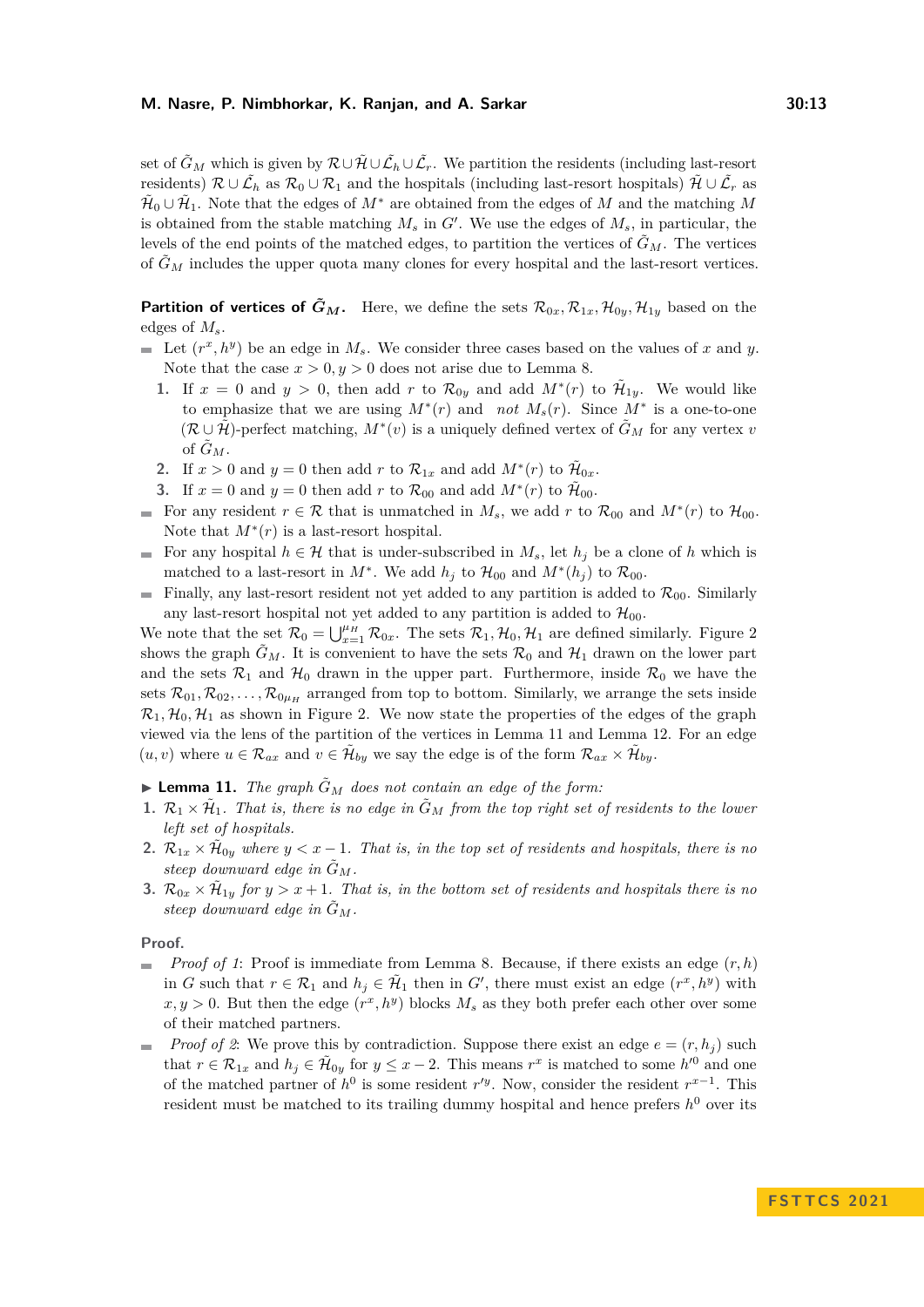matched partner. Any hospital prefers higher level resident over any lower level resident and hence  $h^0$  prefers  $r^{x-1}$  over  $r'^y$ . Thus,  $(r^{x-1}, h^0)$  blocks the stable matching  $M_s$ . This is a contradiction.

*Proof of* [3](#page-12-3): Proof is the same as the proof of [2](#page-12-2) above.

In Figure [2,](#page-11-0) the edges not present in  $\tilde{G}_M$  are the dashed edges marked with a red cross inside a circle. We now state the properties of the weights on the edges of  $\tilde{G}_M$ . Note that the weight of an edge of  $\tilde{G}_M$  denotes the sum of the votes of the end-points when compared to the matching *M*. Thus for  $e \in \overline{E}$ , we have  $-2 \leq wt(e) \leq 2$ .

<span id="page-13-0"></span>▶ **Lemma 12.** *Let*  $e = (r, h_i)$  *be any edge in*  $\tilde{G}_M$  *such that*  $r \in \mathcal{R}$  *and*  $h_i \in \tilde{\mathcal{H}}$ *. Then,* 

- <span id="page-13-1"></span>**1.** *If*  $e \in \mathcal{R}_{1x} \times \tilde{\mathcal{H}}_{0(x-1)}$  *then*  $wt(e) = -2$ *.*
- <span id="page-13-2"></span>**2.** *If*  $e \in \mathcal{R}_{1x} \times \tilde{\mathcal{H}}_{0x}$  *then*  $wt(e) \in \{-2, 0\}$
- <span id="page-13-3"></span>**3.** *If*  $e \in \mathcal{R}_{1x} \times \tilde{\mathcal{H}}_{0y}$  for  $y > x$  then  $wt(e) \leq 2$ .
- <span id="page-13-4"></span>**4.** If  $e \in \mathcal{R}_0 \times \tilde{\mathcal{H}}_0$  then  $wt(e) \leq 2$ . Moreover, if  $e \in \mathcal{R}_{00} \times \tilde{\mathcal{H}}_{00}$  then  $wt(e) \leq 0$ .
- <span id="page-13-5"></span>**5.** *If*  $e \in \mathcal{R}_{0x} \times \tilde{\mathcal{H}}_{1y}$  for  $y < x$  then  $wt(e) \leq 2$ .
- <span id="page-13-6"></span>**6.** *If*  $e \in \mathcal{R}_{0x} \times \tilde{\mathcal{H}}_{1x}$  *then*  $wt(e) = 0$  *or*  $-2$ *.*
- <span id="page-13-7"></span>**7.** *If*  $e \in \mathcal{R}_{0x} \times \tilde{\mathcal{H}}_{1(x+1)}$  *then*  $wt(e) = -2$ *.*

#### **Proof.**

- *Proof of [1](#page-13-1)*: The weight  $wt(e)$  for an edge  $e = (r, h_i)$  is defined as  $wt(r, h_i)$  $\blacksquare$  $vote_r(h_j, M^*(r)) + vote_{h_j}(r, M^*(h_j))$ . So, our goal here is to show that  $vote_r(h_j, M^*(r))$  =  $\mathit{vote}_{h_j}(r, M^*(h_j)) = -1$ . Assume for the sake of contradiction that  $\mathit{vote}_r(h_j, M^*(r)) \neq -1$ and  $vote_{h_j}(r, M^*(h_j)) \neq -1$ . Hence, we have three other possibilities [(+1,+1), (+1,-1) and  $(-1,+1)$  and all these three are covered in below two cases: (*a*)  $vote<sub>r</sub>(h<sub>j</sub>, M<sup>*</sup>(r)) = 1$ and (*b*)  $vote_r(h_j, M^*(r)) = -1$ . Suppose  $r \in \mathcal{R}_{1x}$  and  $h_j \in \tilde{\mathcal{H}}_{0(x-1)}$ . Consider the same edge in the reduced graph  $G'$ . This is an edge between  $r^x$  and  $h^0$ , and  $h^0$  is matched with some resident  $r^{(x-1)}$ . First, we show that  $vote_r(h_j, M^*(r)) \neq 1$  which implies  $\mathit{vote}_r(h_j, M^*(r)) = -1$ . If  $\mathit{vote}_r(h_j, M^*(r)) = 1$  then  $(r^x, h^0)$  is a blocking edge w.r.t. the stable matching  $M_s$  in  $G'$  because  $h^0$  always prefers higher level resident  $r^x$  over the lower level resident  $r^{(x-1)}$ , one of its matched partner. Now, as  $vote_r(h_j, M^*(r)) = -1$ , the only other possibility left is  $vote_r(h_j, M^*(r)) = -1$  and  $vote_{h_j}(r, M^*(h_j)) = +1$  but then consider the vertex  $r^{x-1}$  in  $G'$ , this vertex must be matched to its trailing dummy and hence prefers *h* <sup>0</sup> more. As *h* prefers *r* over its matched partner *r* ′ , *h* <sup>0</sup> must prefer  $r^{x-1}$  over  $r^{(x-1)}$ . Again, we have a blocking edge  $(r^{x-1}, h^0)$  w.r.t. the stable matching  $M_s$  in *G*<sup> $\prime$ </sup>. Hence,  $wt(e) = -2$ .
- *Proof of* [2](#page-13-2): If  $e \in \mathcal{R}_{1x} \times \tilde{\mathcal{H}}_{0x}$  then  $wt(e)$  cannot be +2, otherwise the same edge in  $G'$ will be a blocking edge w.r.t.  $M_s$ . Hence,  $wt(e)$  can only be  $-2$  or 0.
- *Proof of [3](#page-13-3)*: The maximum possible weight for any *e* is 2.  $\overline{\phantom{a}}$
- *Proof of* [4](#page-13-4): The largest possible weight  $wt(e)$  is +2. If  $e \in \mathcal{R}_{00} \times \tilde{\mathcal{H}}_{00}$  and  $wt(e) = 2$  $\overline{a}$ then the same edge in  $G'$  blocks  $M_s$ .

Proofs of [5,](#page-13-5) [6](#page-13-6) and [7](#page-13-7) follow from the earlier claims.

#### **4.3 Linear Program and its Dual**

Given the weighted graph  $\tilde{G}_M$  we use the standard linear program (LP) to compute a maximum weight  $(\mathcal{R} \cup \mathcal{H})$ -perfect matching in  $\tilde{G}_M$ . Recall that every edge *e* has a weight associated with it which denotes the sum of the votes of the endpoints of the edge with respect to the matching *M*. The LP and its dual (dual-LP) are given below. For the (primal) LP we have a variable  $x_e$  for every edge in  $\tilde{E}$ . We let  $\delta(v)$  denote the set of edges incident on the vertex *v* in the graph  $\tilde{G}_M$ .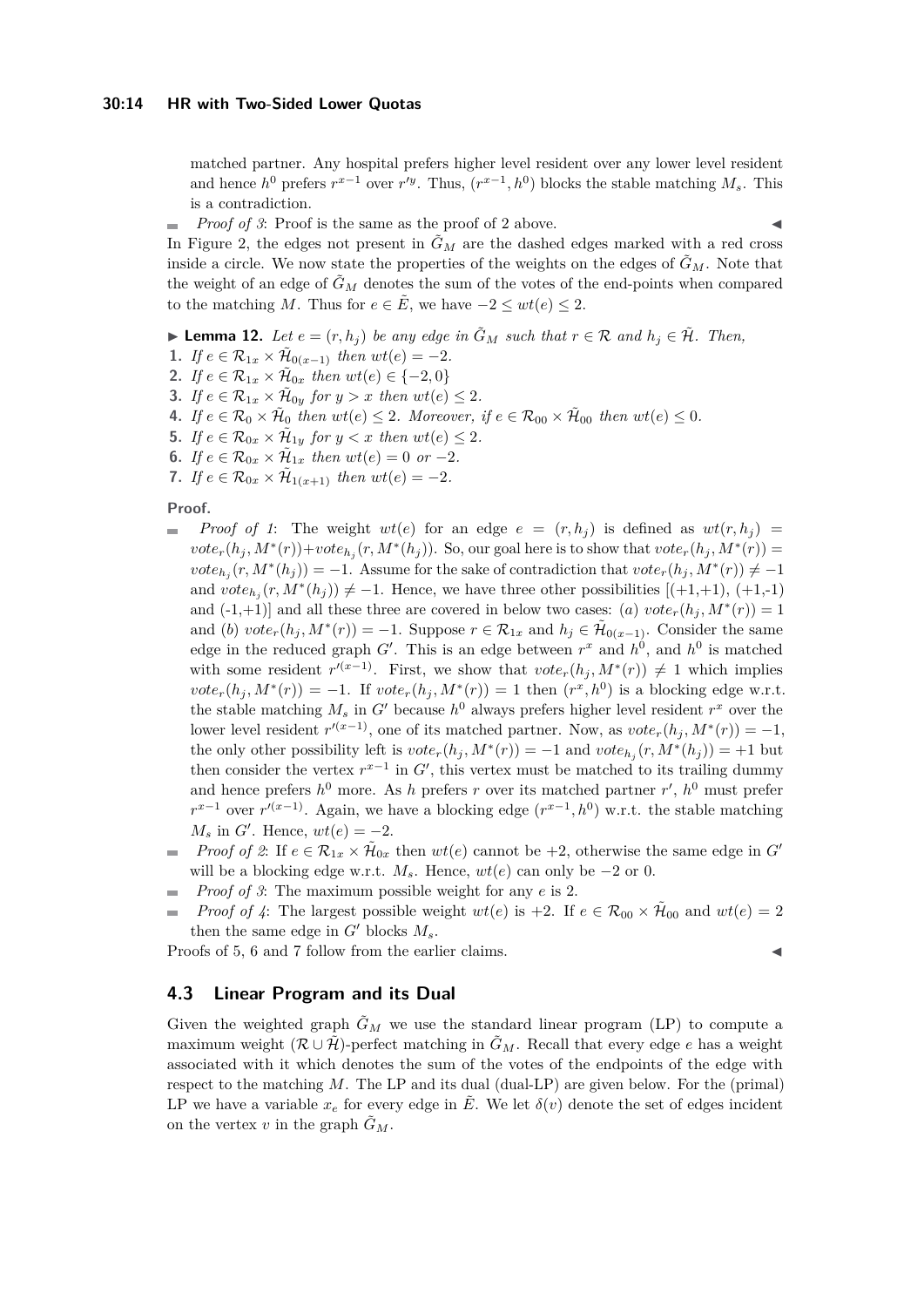**LP:** max 
$$
\sum_{e \in \tilde{E}} wt(e) \cdot x_e
$$
  
\nsubject to:  
\n $\sum_{e \in \delta(v)} x_e = 1 \quad \forall v \in \mathcal{R} \cup \tilde{\mathcal{H}}$   
\n $\sum_{e \in \delta(\ell_{h_k})} x_e \le 1 \quad \forall \ell_{h_k} \in \tilde{\mathcal{L}}_h$   
\n $x_e \ge 0 \quad \forall e \in \tilde{E}$ 

We obtain the dual of the above LP by associating a variable  $\alpha_v$  for every  $v \in \mathcal{R} \cup \tilde{\mathcal{H}} \cup \tilde{\mathcal{L}}$ .

dual-LP: 
$$
\min \sum_{r \in \mathcal{R}} \alpha_r + \sum_{h_j \in \tilde{\mathcal{H}}} \alpha_{h_j} + \sum_{\ell_{h_k} \in \tilde{\mathcal{L}}_h} \alpha_{\ell_{h_k}}
$$

subject to:

$$
\alpha_r + \alpha_{h_j} \geq \text{wt}(r, h_j) \quad \forall (r, h_j) \in \tilde{E} \text{ where } r \in \mathcal{R}, \quad h_j \in \tilde{\mathcal{H}} \tag{1}
$$
\n
$$
\alpha_{\ell_{h_k}} + \alpha_{h_j} \geq \text{wt}(\ell_{h_k}, h_j) \quad \forall (\ell_{h_k}, h_j) \in \tilde{E} \text{ where } \ell_{h_k} \in \tilde{\mathcal{L}}_h, h_j \in \tilde{\mathcal{H}} \tag{2}
$$
\n
$$
\alpha_r \geq \text{wt}(r, \ell_r) \quad \forall r \in \mathcal{R} \text{ and } q^-(r) = 0 \tag{3}
$$

$$
\alpha_{\ell_{h_k}} \qquad \geq \qquad 0 \qquad \qquad \forall \ell_{h_k} \in \tilde{\mathcal{L}}_h \tag{4}
$$

#### <span id="page-14-0"></span>**4.4 Dual Assignment and its correctness**

In this section we present an assignment of values to the dual variables of the **dual-LP** and prove that it is feasible as well as the sum of the dual values is zero. The dual assignment is shown in Figure [2](#page-11-0) in blue.

- Set  $\alpha_r = +2x$  for all  $r \in \mathcal{R}_{0x}$  where  $0 \leq x \leq \mu_H$ .
- Set  $\alpha_{h_j} = -2y$  for all  $h_j \in \mathcal{H}_{1y}$  where  $1 \leq y \leq \mu_H$ .
- Set  $\alpha_r = -2x$  for all  $r \in \mathcal{R}_{1x}$  where  $1 \leq x \leq \mu_R$ .
- Set  $\alpha_{h_j} = +2y$  for all  $h_j \in \tilde{\mathcal{H}}_{0q}$  where  $0 \leq y \leq \mu_R$ .
- Set  $\alpha_{\ell_{h_k}} = 0$  for the last resorts corresponding to a hospital  $h \in \mathcal{H}$  are 0.  $\mathbf{r}$

<span id="page-14-1"></span>▶ **Lemma 13.** *The above dual assignment is feasible, and the sum of the dual values is zero.*

**Proof.** We prove that the dual assignment satisfies all  $(1)$ ,  $(2)$ ,  $(3)$ ,  $(4)$  of the dual LP. Eq. (4) holds because the last resorts corresponding to a hospital are assigned  $\alpha$ -values 0. It is clear from the partition of the vertices of  $\mathcal{R} \cup \mathcal{H}$  that all the non-lower quota residents are only in  $\mathcal{R}_0$ . The  $\alpha$ -values for all such residents are non-negative. Moreover, the  $wt(r, \ell_r)$  for a non lower-quota resident is at most 0. This implies that all the non-lower-quota residents satisfy the Eq (3). Recall that there is no last resort corresponding to a lower-quota resident.

Next, we show that our dual assignment satisfies Eq (2). Since,  $wt(\ell_{h_k}, h_j)$  is at most 0, it is sufficient to show that the LHS of the second inequality  $\alpha_{\ell_{h_k}} + \alpha_{h_j}$  is at least 0. From the partition of the vertices into subsets, it is easy to see that no *non lower-quota copy* of a hospital is in  $\mathcal{H}_1$  and, hence no vertex in  $\mathcal{H}_1$  is connected to the corresponding last resorts. This implies that all the copies (of hospitals) which are connected to corresponding last resorts are in  $\tilde{\mathcal{H}}_0$  and they are assigned *α*-value at least 0. Since  $\alpha_{\ell_{h_k}} = 0$ , the LHS of the second inequality is at least 0.

Now, to show that the first inequality of the dual LP holds true for the above assignments, we use the Lemma [11](#page-12-0) and Lemma [12.](#page-13-0)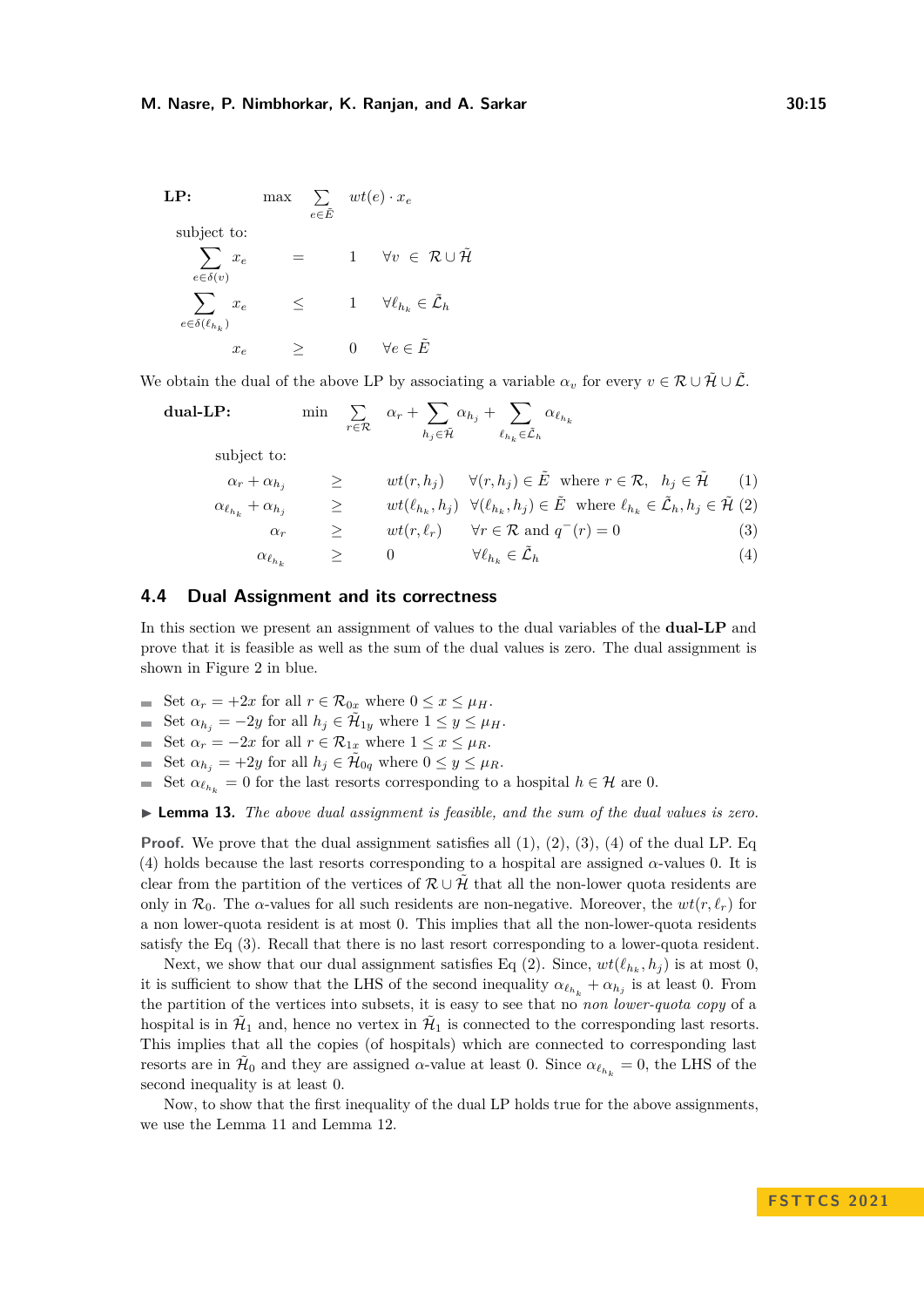#### **30:16 HR with Two-Sided Lower Quotas**

- Lemma [11](#page-12-0) excludes all the edges which can not be there in  $\tilde{G}_M$ .
- Lemma [12](#page-13-0)[\(1\)](#page-13-1) states that for every edge  $e \in \mathcal{R}_{1x} \times \tilde{\mathcal{H}}_{0(x-1)}$ , we have  $wt(e) = -2$ . As per  $\overline{a}$ our dual assignment  $\alpha_r + \alpha_{h_i} = -2x + 2(x - 1) = -2 \ge wt(e)$ .
- Lemma [12](#page-13-0)[\(2\)](#page-13-2) states that for every edge  $e \in \mathcal{R}_{1x} \times \tilde{\mathcal{H}}_{0x}$ , we have  $wt(e) = -2$  or 0. As per  $\blacksquare$ our dual assignment  $\alpha_r + \alpha_{h_i} = -2x + 2x = 0 \ge wt(e)$ .
- Lemma [12](#page-13-0)[\(3\)](#page-13-3) states that for every edge  $e \in \mathcal{R}_{1x} \times \tilde{\mathcal{H}}_{0y}$  such that  $y > x$ , we have  $wt(e)$  is  $\blacksquare$ at most 2. As per our dual assignment  $\alpha_r + \alpha_{h_j} = -2x + 2y \ge 2 \ge wt(e)$ .
- Lemma [12](#page-13-0)[\(4\)](#page-13-4) states that (*a*) for every edge  $e \in \mathcal{R}_{00} \times \mathcal{H}_{00}$ , we have  $wt(e) \leq 0$ . As per  $\mathcal{L}_{\mathcal{A}}$ our dual assignment  $\alpha_r + \alpha_{h_j} = 0 \ge wt(e)$ . (*b*) for all other edges  $e \in \mathcal{R}_0 \times \tilde{\mathcal{H}}_0$ , we have  $wt(e) \leq 2$ . Our dual assignment ensures that  $\alpha_r + \alpha_{h_i} \geq 2 \geq wt(e)$ .
- Lemma [12](#page-13-0)[\(5\)](#page-13-5) states that for every edge  $e \in \mathcal{R}_{0x} \times \mathcal{H}_{1y}$  for  $y < x$ , we have  $wt(e) \leq 2$ .  $\mathcal{L}_{\mathcal{A}}$ Our dual assignment ensures that  $\alpha_r + \alpha_{h_j} = 2x - 2y \geq 2 \geq wt(e)$ .
- Lemma [12\(](#page-13-0)[6\)](#page-13-6) states that for every edge  $e \in \mathcal{R}_{0x} \times \tilde{\mathcal{H}}_{1x}$ , we have  $wt(e) \leq 0$ . As per our dual assignment  $\alpha_r + \alpha_{h_i} = 2x - 2x = 0 \ge wt(e)$ .
- Lemma [12\(](#page-13-0)[7\)](#page-13-7) states that for every edge  $e \in \mathcal{R}_{0x} \times \tilde{\mathcal{H}}_{1(x+1)}$ , we have  $wt(e) = -2$ . In this  $\blacksquare$ case also,  $\alpha_r + \alpha_{h_i} = 2x - 2(x+1) = -2 \ge wt(e)$ .

Hence, all the edges of  $\tilde{E}$  satisfy inequality (1). As per our assignment, all the matched edges  $(r, h_j)$  has  $\alpha_r + \alpha_{h_j} = 0$ , and  $\alpha_r = 0$  for all the residents *r* matched to last resorts and  $a_{h_j} = 0$  for all the clones  $h_j$  of hospital *h* such that  $h_j$  are matched to last resorts. Hence it follows that  $\sum_{v \in \mathcal{R} \cup \tilde{\mathcal{H}}} \alpha_v = 0$ .

Lemma [13](#page-14-1) and the weak duality theorem together implies that the optimal value of the primal LP is at most 0. That is, every matching in  $\tilde{G}_M$  that matches all vertices in  $\mathcal{R} \cup \tilde{\mathcal{H}}$ has weight at most 0. Thus, by using Theorem [10,](#page-10-0) we establish the main result of this paper stated in Theorem [4.](#page-4-1)

### <span id="page-15-2"></span>**5 Discussion**

In this paper, we addressed the problem of computing a popular, feasible matching in the many-to-one setting when both sides are having lower quotas. This approach can suitably be modified to compute a maximum size popular feasible matching. We comment on the natural generalizations of our problem as follows:

- **Many-to-many setting with one sided lower-quotas:** We call this setting as the student course allocation problem with lower quotas for courses (SCLQ problem). The simple modification of our reduction presented in the paper works for the SCLQ setting.
- **Many-to-many setting with two-sided lower-quotas:** We denote this as the SC2LQ problem. For the SC2LQ setting, there are non-trivial challenges in extending our reduction. These are posed by the presence of capacities as well as lower quotas on both the sides of the bipartition. We remark that these difficulties do not arise in the SCLQ setting where only one side has lower quotas as well as in [\[3\]](#page-16-12) there are no lower quotas on either side of the bipartition.

#### **References**

- <span id="page-15-0"></span>**1** David J Abraham, Robert W Irving, Telikepalli Kavitha, and Kurt Mehlhorn. Popular matchings. *SIAM Journal on Computing*, 37(4):1030–1045, 2007.
- <span id="page-15-1"></span>**2** Péter Biró, Robert W Irving, and David F Manlove. Popular matchings in the marriage and roommates problems. In *International Conference on Algorithms and Complexity*, pages 97–108. Springer, 2010.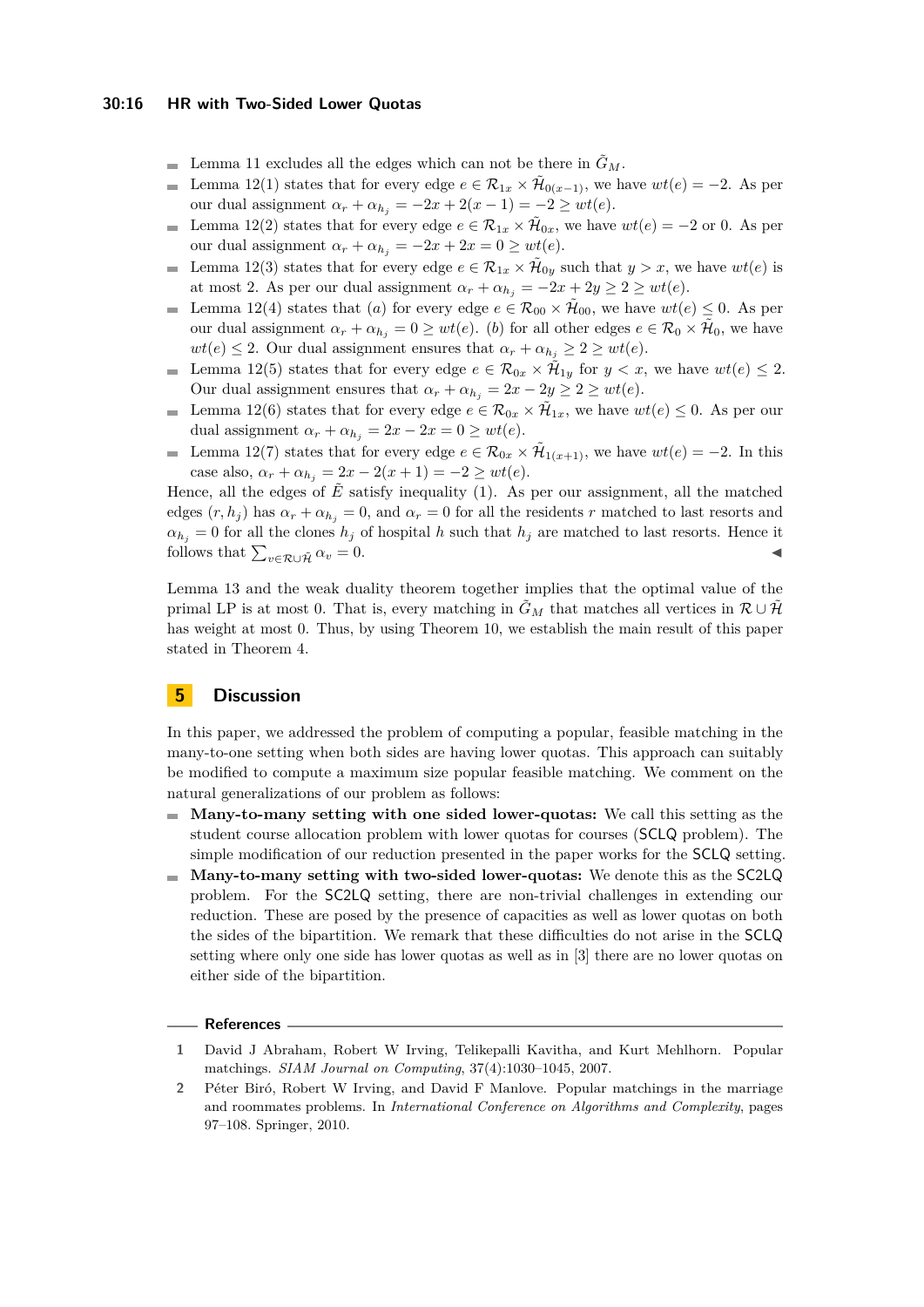- <span id="page-16-12"></span>**3** Florian Brandl and Telikepalli Kavitha. Two problems in max-size popular matchings. *Algorithmica*, 81(7):2738–2764, 2019.
- <span id="page-16-8"></span>**4** Ágnes Cseh and Telikepalli Kavitha. Popular edges and dominant matchings. *Mathematical Programming*, 172(1):209–229, 2018.
- <span id="page-16-16"></span>**5** Yuri Faenza and Telikepalli Kavitha. Quasi-popular matchings, optimality, and extended formulations. In *Proceedings of the Fourteenth Annual ACM-SIAM Symposium on Discrete Algorithms*, pages 325–344. SIAM, 2020.
- <span id="page-16-2"></span>**6** Tamás Fleiner and Naoyuki Kamiyama. A matroid approach to stable matchings with lower quotas. *Math. Oper. Res.*, 41(2):734–744, 2016. [doi:10.1287/moor.2015.0751](https://doi.org/10.1287/moor.2015.0751).
- <span id="page-16-4"></span>**7** Peter Gärdenfors. Match making: assignments based on bilateral preferences. *Behavioral Science*, 20(3):166–173, 1975.
- <span id="page-16-7"></span>**8** Mizuki Hirakawa, Yukiko Yamauchi, Shuji Kijima, and Masafumi Yamashita. On the structure of popular matchings in the stable marriage problem-who can join a popular matching. In *the 3rd International Workshop on Matching under Preferences (MATCH-UP)*, 2015.
- <span id="page-16-1"></span>**9** Chien-Chung Huang. Classified stable matching. In *Proceedings of the Twenty-First Annual ACM-SIAM Symposium on Discrete Algorithms, SODA 2010*, pages 1235–1253, 2010. [doi:](https://doi.org/10.1137/1.9781611973075.99) [10.1137/1.9781611973075.99](https://doi.org/10.1137/1.9781611973075.99).
- <span id="page-16-5"></span>**10** Chien-Chung Huang and Telikepalli Kavitha. Popular matchings in the stable marriage problem. *Information and Computation*, 222:180–194, 2013.
- <span id="page-16-15"></span>**11** Chien-Chung Huang and Telikepalli Kavitha. Popularity, mixed matchings, and self-duality. *Mathematics of Operations Research*, 2021.
- <span id="page-16-6"></span>**12** Telikepalli Kavitha. A size-popularity tradeoff in the stable marriage problem. *SIAM Journal on Computing*, 43(1):52–71, 2014.
- <span id="page-16-10"></span>**13** Telikepalli Kavitha. Popular half-integral matchings. In *43rd International Colloquium on Automata, Languages, and Programming (ICALP 2016)*. Schloss Dagstuhl-Leibniz-Zentrum fuer Informatik, 2016.
- <span id="page-16-17"></span>**14** Telikepalli Kavitha. Popular matchings with one-sided bias. In *47th International Colloquium on Automata, Languages, and Programming (ICALP 2020)*. Schloss Dagstuhl-Leibniz-Zentrum für Informatik, 2020.
- <span id="page-16-13"></span>**15** Telikepalli Kavitha. Matchings, critical nodes, and popular solutions. In *41st IARCS Annual Conference on Foundations of Software Technology and Theoretical Computer Science, FSTTCS 2021 (To Appear)*, 2021.
- <span id="page-16-18"></span>**16** Telikepalli Kavitha. Maximum Matchings and Popularity. In *48th International Colloquium on Automata, Languages, and Programming (ICALP 2021)*, volume 198, pages 85:1–85:21, 2021. [doi:10.4230/LIPIcs.ICALP.2021.85](https://doi.org/10.4230/LIPIcs.ICALP.2021.85).
- <span id="page-16-14"></span>**17** Zoltán Király. Better and simpler approximation algorithms for the stable marriage problem. *Algorithmica*, 60(1):3–20, 2011.
- <span id="page-16-9"></span>**18** A. M. Krishnapriya, Meghana Nasre, Prajakta Nimbhorkar, and Amit Rawat. How good are popular matchings? In *17th International Symposium on Experimental Algorithms, SEA 2018*, pages 9:1–9:14, 2018. [doi:10.4230/LIPIcs.SEA.2018.9](https://doi.org/10.4230/LIPIcs.SEA.2018.9).
- <span id="page-16-3"></span>**19** Matthias Mnich and Ildikó Schlotter. Stable matchings with covering constraints: A complete computational trichotomy. *Algorithmica*, 82(5):1136–1188, 2020.
- <span id="page-16-0"></span>**20** Meghana Nasre and Prajakta Nimbhorkar. Popular matchings with lower quotas. In *37th IARCS Annual Conference on Foundations of Software Technology and Theoretical Computer Science, FSTTCS 2017*, pages 44:1–44:15, 2017. [doi:10.4230/LIPIcs.FSTTCS.2017.44](https://doi.org/10.4230/LIPIcs.FSTTCS.2017.44).
- <span id="page-16-11"></span>**21** Meghana Nasre and Amit Rawat. Popularity in the generalized hospital residents setting. In *International Computer Science Symposium in Russia*, pages 245–259. Springer, 2017.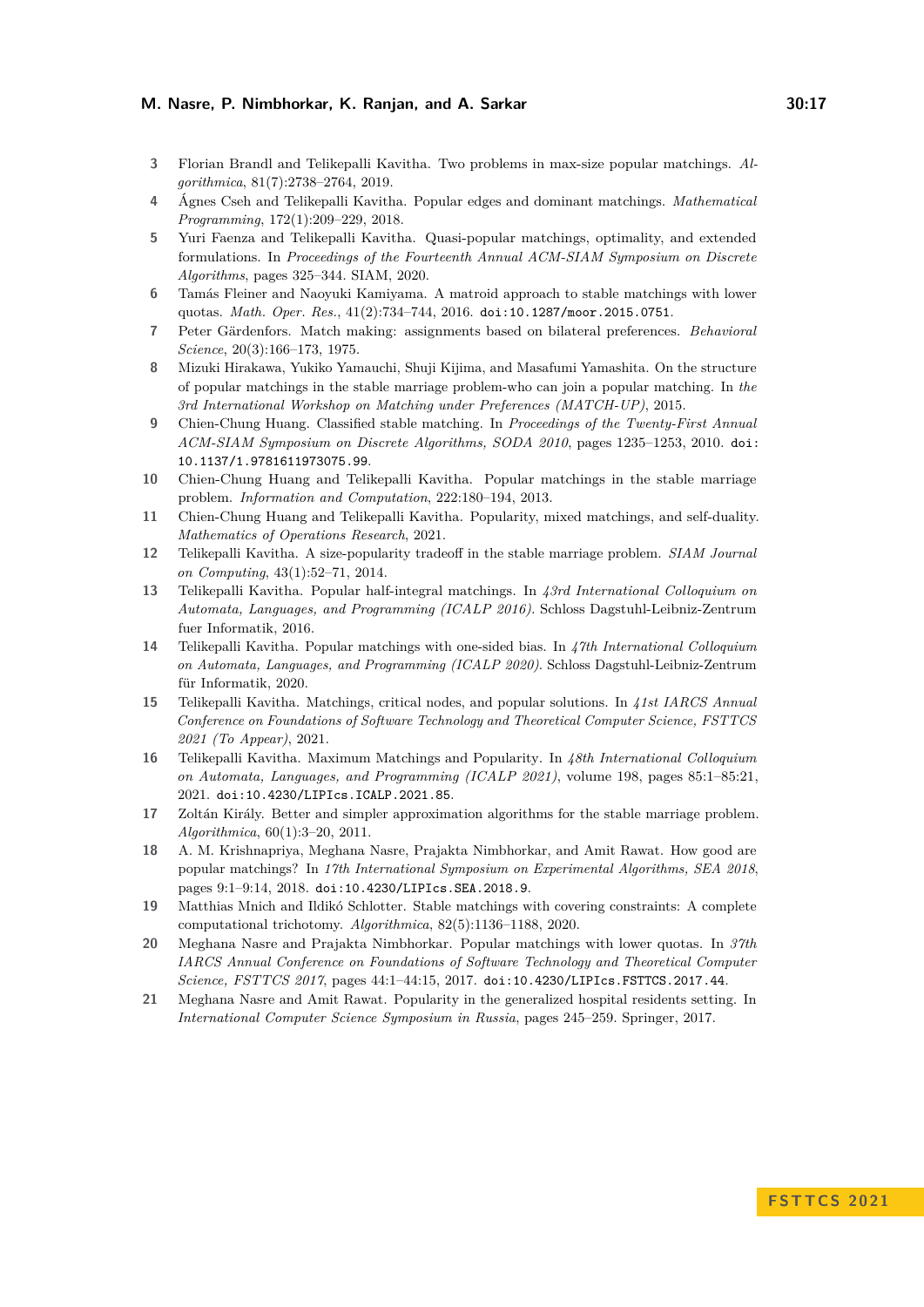## **A Appendix**

#### <span id="page-17-0"></span>**A.1 Illustration of Reduction Method**

Following the reduction given in Section [2](#page-5-0) we convert the HR2LQ instance of Figure [1](#page-4-0) to an HR instance. The resulting reduced instance is shown in Figure [3.](#page-17-2) The map of the hospital proposing stable matching in the reduced instance is  $M =$  $\{(h_1, r_1), (h_2, r_3), (h_3, r_4), (h_6, r_2), (h_7, r_5)\}$  which is popular. The level structure and dual assignment is shown in Figure [4.](#page-18-0)

<span id="page-17-2"></span>

|                                                                                                                   | $h_1^0: r_1^0 r_2^0 d_{h_{1,1}}^0$                                                |
|-------------------------------------------------------------------------------------------------------------------|-----------------------------------------------------------------------------------|
|                                                                                                                   | $h_1^1:$ $d_{h_{1,1}}^0$ $r_1^0$ $r_2^0$ $d_{h_{1,1}}^1$                          |
|                                                                                                                   | $h_1^2: d_{h_{1,1}}^1 r_1^0 r_2^0 d_{h_{1,1}}^2$                                  |
|                                                                                                                   | $h_1^3: d_{h_{1,1}}^2 r_1^0 r_2^0$                                                |
| $r_1^0$ : $h_2^3$ $h_1^3$ $h_2^2$ $h_1^2$ $h_2^1$ $h_1^1$ $h_4^0$ $h_2^0$ $h_1^0$                                 |                                                                                   |
| $r_2^0$ : $h_2^3$ $h_6^3$ $h_1^3$ $h_2^2$ $h_6^2$ $h_1^2$ $h_2^1$ $h_6^1$ $h_1^1$ $h_5^0$ $h_2^0$ $h_6^0$ $h_1^0$ | $h_2^0: r_3^2 r_3^1 r_1^0 r_2^0 r_3^0 d_{h_{2,1}}^0$                              |
|                                                                                                                   | $h_2^1:$ $d_{h_{2,1}}^0$ $r_3^2$ $r_3^1$ $r_1^0$ $r_2^0$ $r_3^0$ $d_{h_{2,1}}^1$  |
| $r_3^0$ : $h_2^3$ $h_2^2$ $h_2^1$ $h_3^0$ $h_2^1$ $d_{r_2}^0$                                                     | $h_2^2$ : $d_{h_{2,1}}^1$ $r_3^2$ $r_3^1$ $r_1^0$ $r_2^0$ $r_3^0$ $d_{h_{2,1}}^2$ |
| $r_3^1$ : $d_{r_2}^0$ $h_2^3$ $h_2^2$ $h_2^1$ $h_3^0$ $h_2^1$ $d_{r_2}^1$                                         | $h_2^3$ : $d_{h_{2,1}}^2$ $r_3^2$ $r_3^1$ $r_1^0$ $r_2^0$ $r_3^0$                 |
| $r_3^2$ : $d_{r_3}^1$ $h_2^3$ $h_2^2$ $h_2^1$ $h_3^0$ $h_2^1$                                                     |                                                                                   |
|                                                                                                                   | $h_3^0: r_3^2 r_4^2 r_3^1 r_4^1 r_3^0 r_4^0$                                      |
| $r_4^0$ : $h_3^3$ $h_3^2$ $h_3^1$ $h_3^0$ $d_{r_4}^0$                                                             | $h_4^0: r_1^0$                                                                    |
| $r_4^1$ : $d_{r_4}^0$ $h_3^3$ $h_3^2$ $h_3^1$ $h_3^0$ $d_{r_4}^1$                                                 | $h_5^0: r_2^0$                                                                    |
| $r_4^2$ : $d_{r_4}^1$ $h_3^3$ $h_3^2$ $h_3^1$ $h_3^0$                                                             |                                                                                   |
|                                                                                                                   | $h_6^0$ : $r_2^0$ $r_5^0$ $d_{h_{6,1}}^0$                                         |
| $r_5^0$ : $h_6^3$ $h_6^2$ $h_6^1$ $h_7^0$ $h_6^0$ $h_8^0$                                                         |                                                                                   |
|                                                                                                                   | $h_6^1:$ $d_{h_{6,1}}^0$ $r_2^0$ $r_5^0$ $d_{h_{6,1}}^1$                          |
| $d_{h_{1}}^{0}$ : $h_{1}^{0}$ $h_{1}^{1}$                                                                         | $h_6^2$ : $d_{h_{6,1}}^1$ $r_2^0$ $r_5^0$ $d_{h_{6,1}}^2$                         |
|                                                                                                                   | $h_6^3$ : $d_{h_{6,1}}^2$ $r_2^0$ $r_5^0$                                         |
| $d_{h_{1,1}}^1 : h_1^1 h_1^2$                                                                                     |                                                                                   |
| $d_{h_{1,1}}^2$ : $h_1^2$ $h_1^3$                                                                                 | $h_7^0: r_5^0$                                                                    |
| $d_{h_{2,1}}^0 : h_2^0 h_2^1$                                                                                     | $h_8^0: r_5^0$                                                                    |
| $d_{h_{2,1}}^1 : h_2^1 h_2^2$                                                                                     |                                                                                   |
| $d_{h_{2,1}}^2$ : $h_2^2$ $h_2^3$                                                                                 | $d_{r_3}^0: r_3^0 r_3^1$                                                          |
| $d_{h_{6,1}}^0$ : $h_6^0$ $h_6^1$                                                                                 | $d_{r_3}^1: r_3^1 r_3^2$                                                          |
| $d_{h_{6,1}}^1$ : $h_6^1$ $h_6^2$                                                                                 | $d_{r_A}^0: r_4^0 r_4^1$                                                          |
| $d_{h_{6,1}}^2$ : $h_6^2$ $h_6^3$                                                                                 | $d_{r_4}^1: r_4^1 r_4^2$                                                          |
| (a) Preference List of Residents with Quota=1.                                                                    | (b) Preference List of Hospitals with                                             |
|                                                                                                                   | $Quota=1$ .                                                                       |

**Figure 3** Reduced HR instance corresponding to the counter example given in Figure [1.](#page-4-0)

## <span id="page-17-1"></span>**A.2 Proofs from Section [3](#page-7-0)**

**Proof of Lemma [7.](#page-7-1)**

*Proof of [1:](#page-8-3)* If  $r \notin \mathcal{R}_{lq}$  then *r* has only one copy in *G'* with quota 1 and the result holds trivially. So without loss of generality let us assume that  $r \in \mathcal{R}_{lq}$  and hence *G*<sup>'</sup> has  $\mu_R + 1$ copies of *r*. The total number of dummy hospitals corresponding to *r* is  $\mu_R$ . Each dummy hospital  $d_r^i$  contains only two true residents  $r^i$  and  $r^{i+1}$ . Also, each  $d_r^i$  is the top choice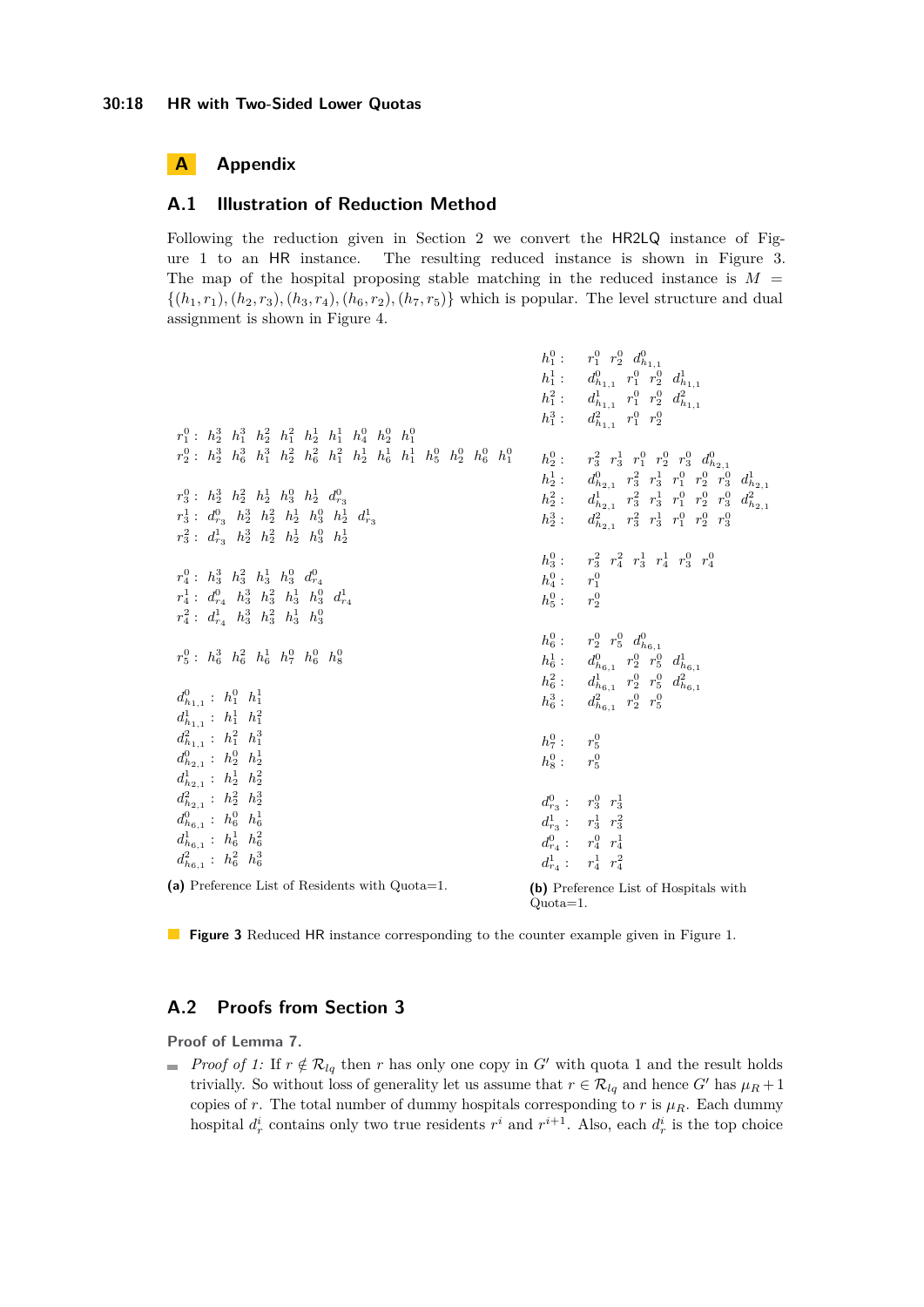<span id="page-18-0"></span>

**Figure 4** The graph  $\tilde{G}_M$  corresponding to the example.

of  $r^{i+1}$  for  $0 \leq i \leq \mu_R$ . So, none of the dummy hospital can remain unmatched. This implies that at most 1 copy of *r* can get matched to a true hospital.

If  $h \notin \mathcal{H}_{lq}$  then *h* has only one copy  $h^0$  in  $G'$  with quota  $q^+(h)$  and the result holds trivially. So without loss of generality, let us assume that  $h \in \mathcal{H}_{lq}$  and hence *G'* has  $\mu_H + 1$  copies of *h*. The total number of dummy residents for *h* in *G*<sup> $\prime$ </sup> is  $\alpha = q^+(h) + q^-(h) \cdot (\mu_H - 1)$ , and the total capacity of all the copies of *h* in  $G'$  is  $\beta = q^+(h) + q^-(h) \cdot \mu_H$ . Consider the set of dummy residents  $\mathcal{D}_h^0 \cup \ldots \cup \mathcal{D}_h^{\mu_H-1}$  corresponding to a lower quota hospital *h*. For any *y*  $\lt \mu$ <sub>*H*</sub>, except *y* = 1,  $\mathcal{D}_h^{y-1}$  are the most preferred *q*(*h*<sup>*y*</sup>) dummy residents of *h*<sup>*y*</sup>. Thus, these dummy residents can never remain unmatched in a stable matching. The dummy residents that can possibly remain unmatched are the subset of  $\{d_{h,1}^0, \ldots, d_{h,q^+(h)-q^-(h)}^0\}$ as these are the only dummy residents that are not the top choice of any copy of the hospital *h*. Hence the number of dummy residents that can remain unmatched in any stable matching of *G*' is at most  $\gamma = q^+(h) - q^-(h)$ . This implies that the total number of true residents matched to *h* in  $M_s$  is at most  $\beta - \alpha + \gamma = q^+(h)$ .

*Proof of [2:](#page-8-4)* If  $h \notin H_{lq}$  then it has only one copy  $h^0$  with quota  $q^+(h)$ . So let us assume that  $h \in \mathcal{H}_{lq}$ . For each copy  $h^y$ , where  $y \leq \mu_H$ , there are exactly  $q(h^y)$  dummy residents of level-*y* as their top choice. Thus,  $h<sup>y</sup>$  cannot remain under-subscribed in any stable matching  $M_s$  of  $G'$ , otherwise these dummy resident(s) form blocking pair(s) with  $h^y$ . This implies that only  $h^{\mu}$ <sup> $H$ </sup> can possibly be left under-subscribed in  $M_s$ .

If  $r \notin \mathcal{R}_{lq}$ , then its highest level copy  $r^0$  remains unmatched. So let us assume that  $r \in \mathcal{R}_{lq}$ . We note that none of the  $\mu_R$  many dummy hospitals  $d_r^0, d_r^1, \ldots, d_r^{\mu_R-1}$  corresponding to *r* can be left unmatched in any stable matching. Otherwise , the unmatched dummy hospital  $d_r^i$  forms a blocking pair with  $r^{i+1}$ . So, at most, one copy of *r* can potentially be left unmatched. Now, if a copy  $r^i$  for  $0 \le i \le \mu_R - 1$  is left unmatched then  $r^i$  with its last dummy  $d_r^i$  forms a blocking pair w.r.t.  $M_s$ .

*Proof of [3:](#page-8-5)* There are  $\mu_R + 1$  copies of a resident  $r \in \mathcal{R}_{lq}$  and  $\mu_R$  dummy hospitals  $\rightarrow$ corresponding to it. From the proof of 1 above, we know that none of the dummy hospitals corresponding to  $r$  can remain unmatched. The preference list of a dummy hospital  $d_r^i$ contains  $r^i$  and  $r^{i+1}$ , and  $r^x$  is active in  $M_s$ . This implies that the only possible way to match  $r^i$  in a stable matching is to match it with  $d_r^i$ , the corresponding trailing dummy, where  $0 \leq i \leq x - 1$ . Similarly, the only possible way to match  $r^i$  in a stable matching is to match it with  $d_r^{i+1}$ , the corresponding leading dummy, where  $x + 1 \le i \le \mu_R$ .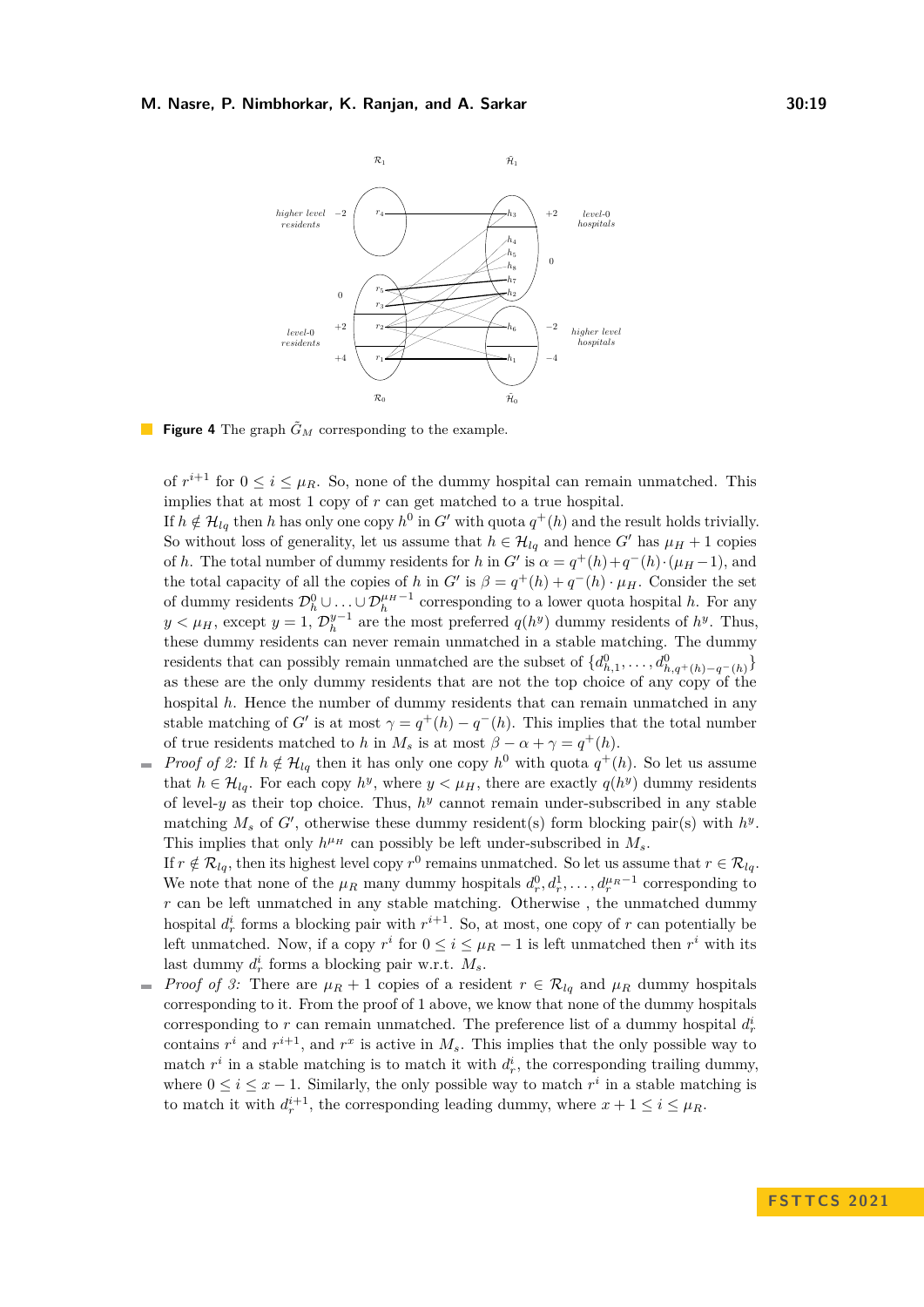#### **30:20 HR with Two-Sided Lower Quotas**

*Proof of [4a:](#page-8-6)* For the sake of contradiction, assume that  $h^{y-1}$  is not matched to any resident  $d \in D_h^{y-1}$  and still  $h^y$  is active. Note that there are exactly  $q(h^y)$  many dummy residents in the preference list of  $h^y$  from the set  $\mathcal{D}_h^{y-1}$ . Also,  $h^y$  prefers all such dummy residents over any true resident. Each dummy resident from the  $(y-1)$ -th set,  $\mathcal{D}_h^{y-1}$  has only  $h^{y-1}$  and  $h^y$  in its preference list. It means there is a dummy resident  $d_h^j \in D_h^{y-1}$ which is unmatched in  $M_s$ . But then  $(h^y, d_h^j)$  forms a blocking pair w.r.t.  $M_s$ .

*Proof of [4b:](#page-8-7)* If  $h^y$  is active and  $h^j$  is matched to a true resident *r* for some  $0 \le j \le y - 2$ , then  $(r, h^{y-1})$  is a blocking pair w.r.t.  $M_s$ . This is because, as proved above,  $h^{y-1}$  must be matched to at least one resident in  $\mathcal{D}_{h}^{y-1}$  and  $h^{y-1}$  prefers any true resident over any dummy resident in  $\mathcal{D}_h^{y-1}$ .

*Proof of*  $\{c: \text{If } h^y \text{ is active then } h^j \text{ cannot be active for } y + 2 \leq j \leq \mu_H, \text{ otherwise, } h^{j-1} \}$ must be matched to a resident from  $\mathcal{D}_{h}^{j-1}$ . In this case, each true resident which is matched to  $h^y$  in  $M_s$  forms a blocking pair with  $h^{j-1}$ , contradicting the stability of  $M_s$ . Now we claim that each such  $h^j$  is fully-subscribed with its leading dummies. This is because if  $h^y$  is active and  $h^j$  is matched to any trailing dummy  $d \in \mathcal{D}_h^j$  then a resident  $r' \in M_s(h^y)$  forms a blocking pair with  $h^j$ .

*Proof of [5:](#page-8-9)* The claim for a resident immediately follows from Part [1](#page-8-3) above. So, let us prove it for a hospital.

For the sake of contradiction, let us assume that  $h \in \mathcal{R}_{lq}$  is a lower quota hospital such that  $h^{x_1}$  and  $h^{x_2}$  are active where  $x_2 < x_1 - 1$ . Also, assume that  $h^{x_1}$  and  $h^{x_2}$  are matched to  $r_1$  and  $r_2$  respectively. Then,  $h^{x_1-1}$  must be matched to at least one dummy residents from  $\mathcal{D}_{h}^{x_1-1}$ . But, Then,  $(r_2, h^{x_1-1})$  forms a blocking pair w.r.t.  $M_s$ .

*Proof of [6:](#page-8-10)* This follows from the fact that for any *h*, all the dummy residents of all the copies get matched in a stable matching in *G*', except possibly the  $q^+(h) - q^-(h)$  trailing dummies of  $h^0$ . This is because all of them are the top choice of some  $h^i$ . The other part is true because otherwise a true resident matched to the level- $j$  copy and  $h^{\mu}$  form a blocking pair with respect to  $M_s$ .

**Proof of Lemma [9.](#page-8-2)** In Lemma [7,](#page-7-1) we proved that each resident is matched to at most one hospital and each hospital *h* is matched to at most  $q^+(h)$  many residents in *G*. Here, first we show that each  $r \in \mathcal{R}_{lq}$  gets matched to at least one hospital and, then we show that each  $h \in \mathcal{H}_{lq}$  gets matched to at least  $q^{-}(h)$  many residents.

Let us assume for the sake of contradiction that *M* is not resident-feasible, and hence  $M(r) = \perp$  for an  $r \in \mathcal{R}_{lq}$ , but there exists a feasible matching *N* in *G* where *r* is matched. Consider the decomposition of  $M \oplus N$  into (possibly non-simple) alternating paths and cycles. The decomposition we use is the same as the one used in [\[21,](#page-16-11) [20\]](#page-16-0). As *r* is unmatched in *M* but matched in *N* there must exist an alternating path  $\rho$  in  $M \oplus N$  ending at *r*. Moreover, the highest level copy  $r^{\mu_R}$  must remain unmatched in  $M_s$  by Part [2](#page-8-4) of Lemma [7.](#page-7-1)

**Case 1: The other end-point of**  $\rho$  is a resident  $r_k$ : Let  $\rho = \langle r, h_1, r_1, h_2, r_2, \ldots, h_k, r_k \rangle$ , where  $(h_i, r_i) \in M$  and rest of the edges are in *N*. We show that such a path cannot exist and hence *M* must be feasible. The length of this path is even and hence  $r_k$ remains unmatched in  $N$ . It implies that  $r_k$  is a non-lower quota resident. Since we do not have multiple copies of a non-lower quota resident  $r, r_k^0$  is matched to a non-dummy copy of a hospital  $h_k$  in  $M_s$ . Since  $r^{\mu_R}$  is unmatched in  $M_s$ , all the residents  $r \in M_s(h_1)$ , and hence  $r_1$ , must also be the highest level copy. If not, then  $(r^{\mu_R}, h_1^0)$  blocks  $M_s$  because  $r^{\mu_R}$ is unmatched and any copy of  $h_1$  prefers  $r^{\mu_R}$  over lower level copy of any resident. The copy of  $r_2$  which is matched to  $h_2$  must be either  $r_2^{\mu_R}$  or  $r_2^{\mu_R-1}$ , otherwise,  $(h_2^0, r_1^{\mu_R-1})$ blocks  $M_s$ . Continuing in this way, we see that the matched copy of  $r_3$  must be in  $\{r_3^{\mu_R}, r_3^{\mu_R-1}, r_3^{\mu_R-2}\}\$ , and matched copy of  $r_k$  must be in  $\{r_k^{\mu_R}, r_k^{\mu_R-1}, \ldots, r_k^{\mu_R-(k-1)}\}\$ .